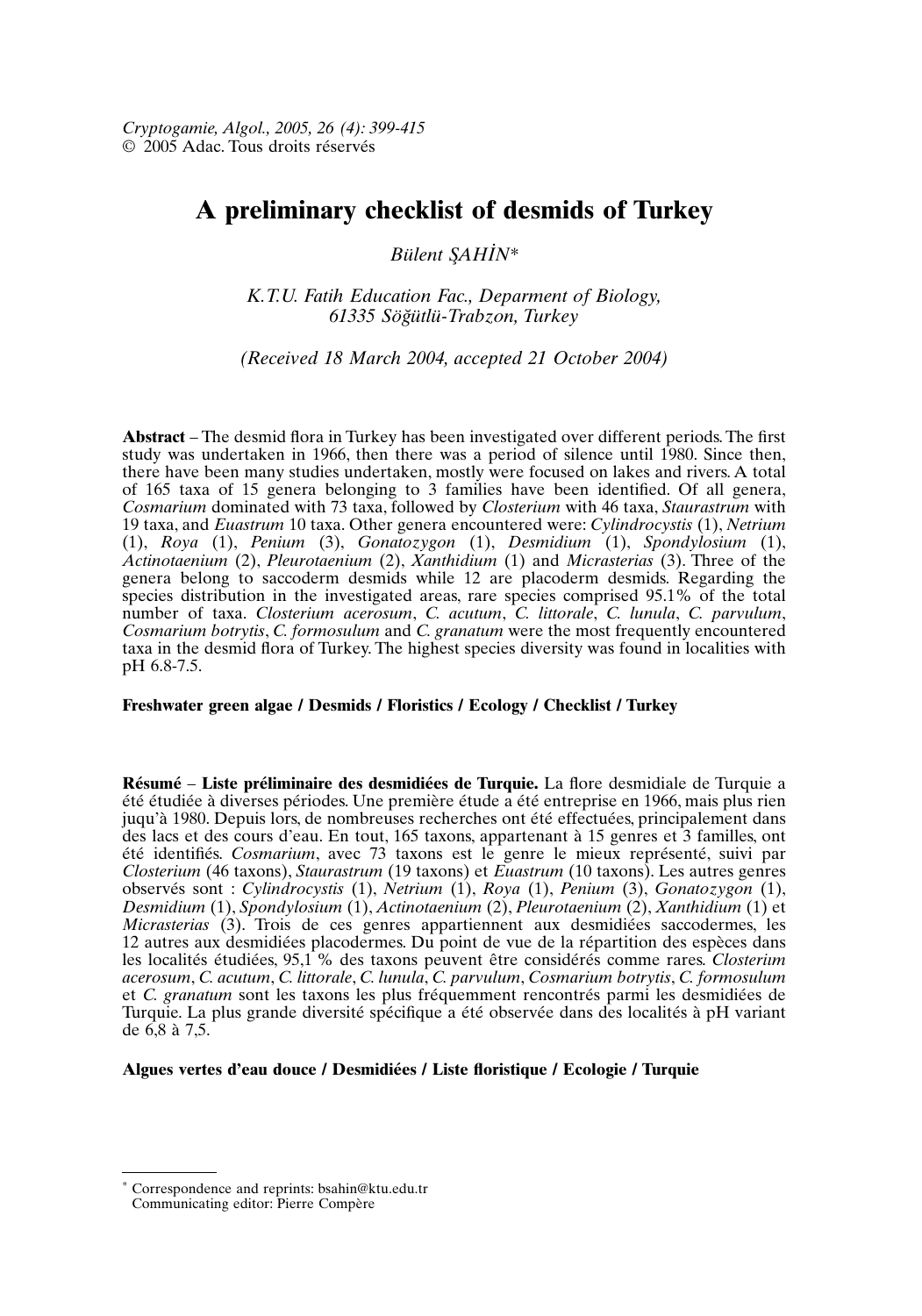## **INTRODUCTION**

Among numerous desmid papers from European countries there is relatively little information on Turkish desmids. The reasons for this are many, including: a shortage of limnologists, few large water bodies, deficiencies in the selection of study sites and sampling methods, and the limited availability of specialized literature. The first reports concerning desmids were published by Güner (1966, 1969). He described *Closterium moniliferum*, *Cosmarium botrytis* and *C. ornatum*. The first specialized taxonomic studies on desmids of Turkey were published by Öztürk *et al*. (1995a, 1995c). They described two new taxa: *Closterium kuetzingii* var. *kuetzingii* and *Pleurotaenium trabecula*. Sahin (1998b, 2000a, 2002a) made the most substantial contribution to the Turkish desmid flora. He investigated desmids found mainly in high mountain lakes and rivers.

Turkey is rather unique among the Southern European countries in that it still contains rich wetland areas.The country has 906.118 ha lakes, 18.000 ha dam lakes and a water network 145.000 km long (Ertan & Morkoyunlu, 1998). A number of lakes, pools and rivers situated in high mountain areas offer good conditions for the development of a rich desmid flora because they are largely ecologically intact and remote from the industrial and agricultural centres of the Turkey. Recent desmid investigations started in 1998 and, since then, 23 species have been added to the list of Turkey desmids. In this paper the main taxonomic and ecological features of the Turkey desmid flora are described briefly.

# **MATERIALS AND METHODS**

For the present paper all known literature sources (published papers, manuscripts and proceedings) concerning Turkey desmids were examined. The taxa identified by the author were collected between 1996 and 2001 in the high mountain lakes of the North East Blacksea region of Turkey. The number of sampling stations per watercourse depended on the size of the lakes.The samples were taken on a monthly basis, and collected from stations of 20-30 cm depth, 50-100 cm offshore. Vascular plants were absent at all stations in the lakes. 308 epipelic and epilithic samples were collected and processed. Epipelic samples were collected by drawing a glass tube across the surface of the sediment, epilithic samples were collected at random (Round, 1953; Sladeckova, 1962). All samples were fixed in 4% formaldehyde. Samples were examined in temporary slides and under the Nikon light microscope (magnification  $\times$  400 and  $\times$  1000). Photographs were taken with an Olympus BH-2 microscope.Taxonomic identifications were made according to Bourrelly & Couté (1982), Compère (1977), Dillard (1990, 1991a, 1991b, 1993), Förster (1982), Gontcharov (1998), Lenzenweger (1996, 1997, 1999, 2003), Lind & Brook (1980), Ling and Tyler (1986) and Scott & Prescott (1961). The systematic classification of desmids was made according to Christiansen (1994). Occurrence of species is indicated according to the following scale: rare  $(R)$  – species recorded in 10% of investigated sites; frequent  $(F)$  – species recorded in 10-50% of investigated sites; common (C) – species recorded in 50% of investigated sites.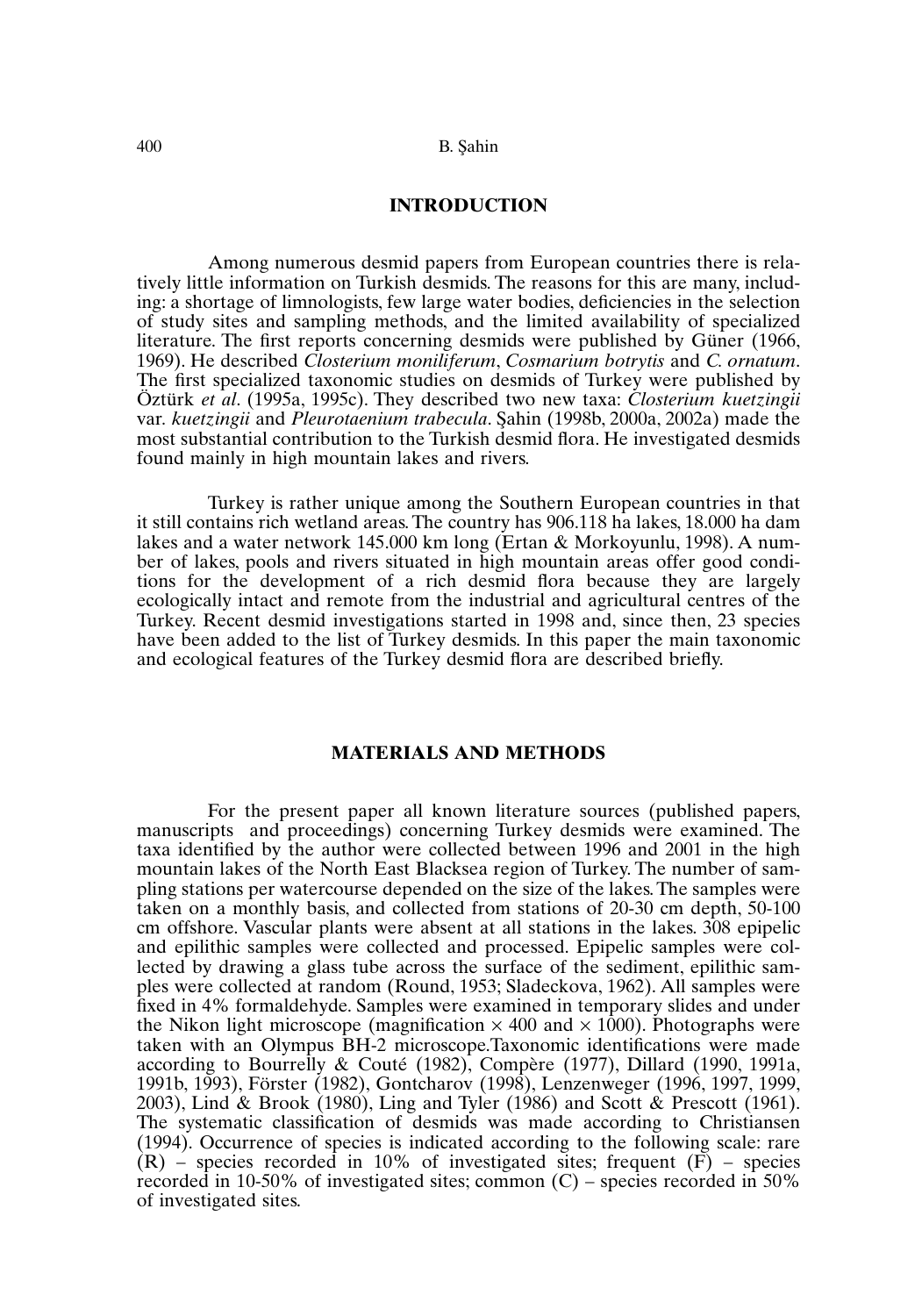## **RESULTS AND DISCUSSION**

A total of 165 desmid taxa are reported in this paper. They represent 15 genera, 124 species, 37 varieties and 4 formae. Three of the genera belong to saccoderm desmids while 12 are placoderm desmids. The taxonomic inventory is shown in Table 1.

#### **Taxonomic composition**

The taxonomic composition of the Turkish desmid flora is given in Tab. 1. As expected, species of families *Desmidiaceae* and *Peniaceae* dominate.They comprise, respectively, 67.8% and 30.3% of all recorded taxa. Species of *Mesotaeniaceae* (1.8%) make up an insignificant portion of the flora. According to Palamar-Mordvinceva (1982), the best characterization of the desmid flora in different geographic regions is made by enumerating species richness in the different genera.The desmid flora of Turkey shows great similarity with the desmid flora of countries like Austria (Lenzenweger, 2003), France (Kouwets, 1999), Lithuania (Kostkeviciene *et al*., 2003), Netherlands (Coesel, 1998) and Sweden (Engels, 2002). The genus *Cosmarium* has the highest species richness – 44.2% of all desmid taxa. Two other species-rich genera, *Closterium* and *Staurastrum*, have comparable percentages in the above-mentioned countries. But in the Turkish flora the percentages of *Closterium* (27.9%) is much greater than *Staurastrum* (11.5%). To sum up, the above-mentioned three genera comprise 83.6% of all desmid taxa. The next genus is *Euastrum*, comprising 6.0% of all desmid taxa. The genera that have the lowest number of species are *Penium*, *Micrasterias,*

| Taxa                | Species number | Species number % |
|---------------------|----------------|------------------|
| Mesotaeniaceae      | 3              | 1.8              |
| Cylindrocystis      | 1              | 0.6              |
| Netrium             | 1              | 0.6              |
| Roya                | 1              | 0.6              |
| Peniaceae           | 50             | 30.3             |
| Penium              | 3              | 1.8              |
| Gonatozygon         | 1              | 0.6              |
| Closterium          | 46             | 27.9             |
| <b>Desmidiaceae</b> | 112            | 67.8             |
| Desmidium           | 1              | 0.6              |
| Spondylosium        | 1              | 0.6              |
| Actinotaenium       | $\overline{c}$ | 1.2              |
| Pleurotaenium       | $\overline{2}$ | 1.2              |
| Cosmarium           | 73             | 44.2             |
| <b>Staurastrum</b>  | 19             | 11.5             |
| Xanthidium          | 1              | 0.6              |
| Euastrum            | 10             | 6.0              |
| Micrasterias        | 3              | 1.8              |
| <b>Total</b>        | 165            | 100              |

Table 1. Taxonomic constitution of the Turkey desmid flora.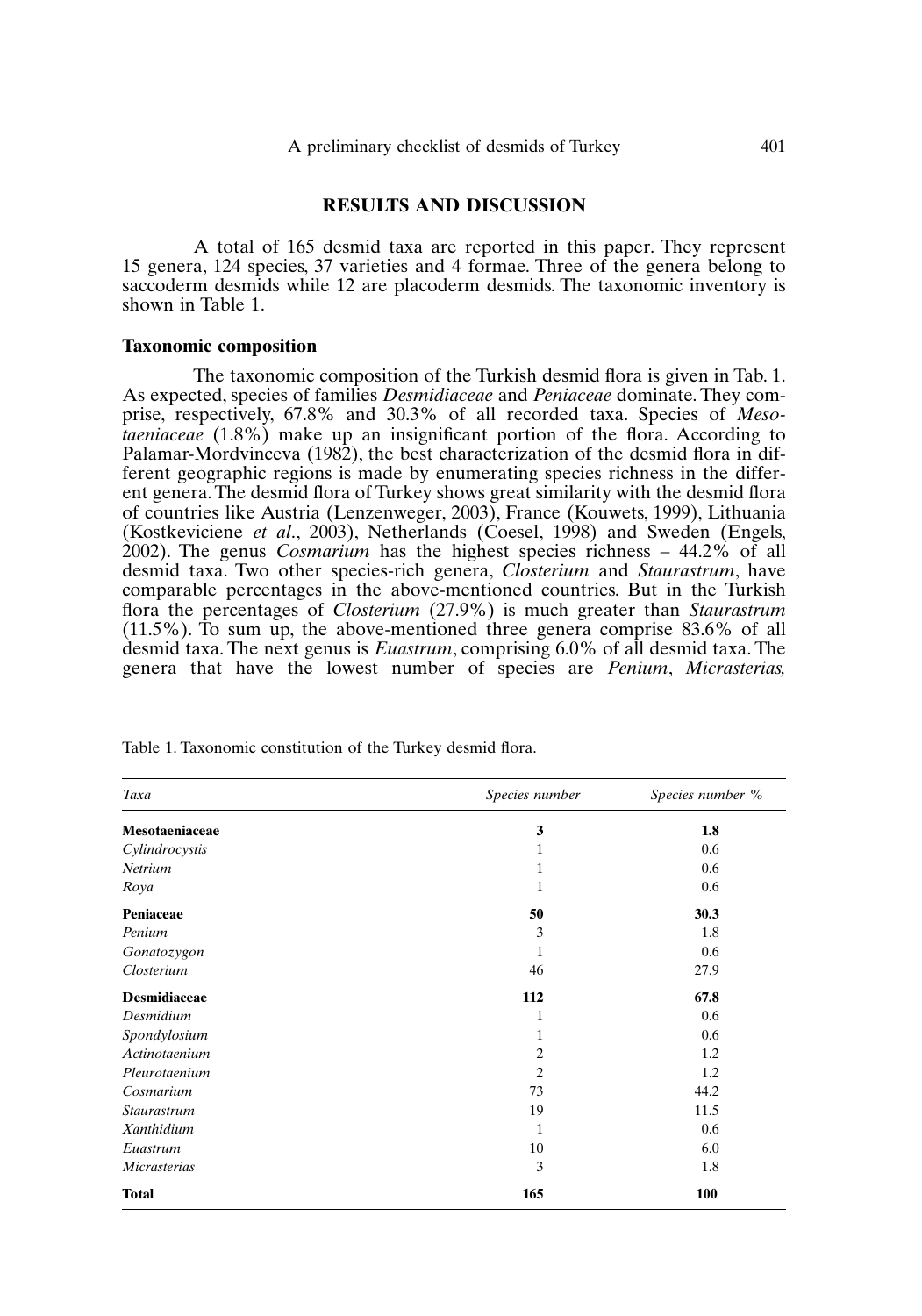*Actinotaenium, Pleurotaenium, Xanthidium, Gonatozygon*, *Desmidium, Spondylosium, Cylindrocystis, Roya and Netrium*, each of these comprising 1.8–0.6% of all taxa.

## **Biogeographical characteristics**

The desmid flora of Turkey is characterized by a high proportion of cosmopolitan (73.1%) and boreal (21.5%) elements (Coesel, 1998; Kadiri, 2001; Kostkeviciene *et al*., 2003; Lenzenweger, 2003). In total they comprise about 94.6% of all taxa. Also, there are some (3.0%) elements of warm temperate and tropical region floras; *Cosmarium abbreviatum*, *C. incavatum*, *C. mansagense*, *Staurastrum brachiatum* and *S. crenulatum* (Kadiri, 2001; Kostkeviciene *et al*., 2003; Scott & Prescott, 1961; Suxena & Venkareswarlu, 1968), these species have been recorded from different regions of Turkey (Albay & Aykulu, 1994a,b; Balık & Şipal-Gezerler, 1999; Cirik-Altındağ, 1984; Gezerler-Sipal *et al.*, 1999; Obalı *et al.*, 2002; Özesmi, 1987; Sahin, 2001). The remaining species  $(2.4 \%)$  are elements of arcticalpine and boreal-arctic flora: *Cosmarium costatum*, *C. galeritum*, *C. speciosum* and *Penium polymorphum* (Coesel, 1996; Kostkeviciene *et al*., 2003). These species have been found in the high mountain lakes of the East Black Sea region in Turkey (Şahin, 2001, 2002a,b).

## **Species distribution**

Rare species comprise 95.2% of all taxa (Tab. 2). A possible explanation for this could be that the Turkish desmid flora has been inadequately investigated or that certain habitats are not fully represented (Tab. 2). Olrik (2003) found a similar tendency for pelagic desmids in 17 Danish lakes. Unfortunately, except for pH, there are not enough data on the environmental conditions of the investigated habitats to establish correlations with presence or absence of given species. Frequently encountered species make up only 4.8% of all taxa. Coesel (1998) pointed out that *Closterium attenuatum*, *C. closterioides*, *C. ralfsii*, *C. rostratum*, *Cosmarium blyttii*, *C. margaritatum*, *C. monomazum*, *Micrasterias americana*, *Penium cylindrus*, *Staurastrum brachiatum*, *S. furcatum*, *S. polytrichum* and *S. westitum* were on the red list in the Netherlands. These species were found to be rare in Turkey as well.

### **Species distribution related to pH**

Many authors have mentioned the alkalinity of water as one of the main factors affecting the occurence of desmid species (Tomaszewicz, 1994; Růžička, 1977, 1981; Brook, 1981; Lenzenweger, 1996, 1997). Desmids prefer mainly acidic and pH-circumneutral waters. Another factor that seems to be important in species distribution is the concentration of nutrients. Desmids prefer habitats with a low or moderate concentration of biogens (Coesel, 1983). Unfortunately, in our studies we only have pH data, which ranged from 6.8 to 9.5 in the habitats investigated.The highest species numbers (66) have been found in habitats with pH 6.8- 7.5. A relatively high number of desmid species (17) was recorded from alkaline habitats. In the sites studied, pH fluctuated from 7.5-8.0 up to 8.1-9.5. The remaining species (18) seemed to be indifferent to water pH and were recorded in quite a wide range of pH values, from 6.8-9.5, albeit in different abundance. The species (4) of the genera *Penium* and *Xanthidium* – according to the literature (Kostkeviciene *et al*., 2003) characterized as inhabitants of acidic water, were found in pH-circumneutral and alkaline waters in Turkey.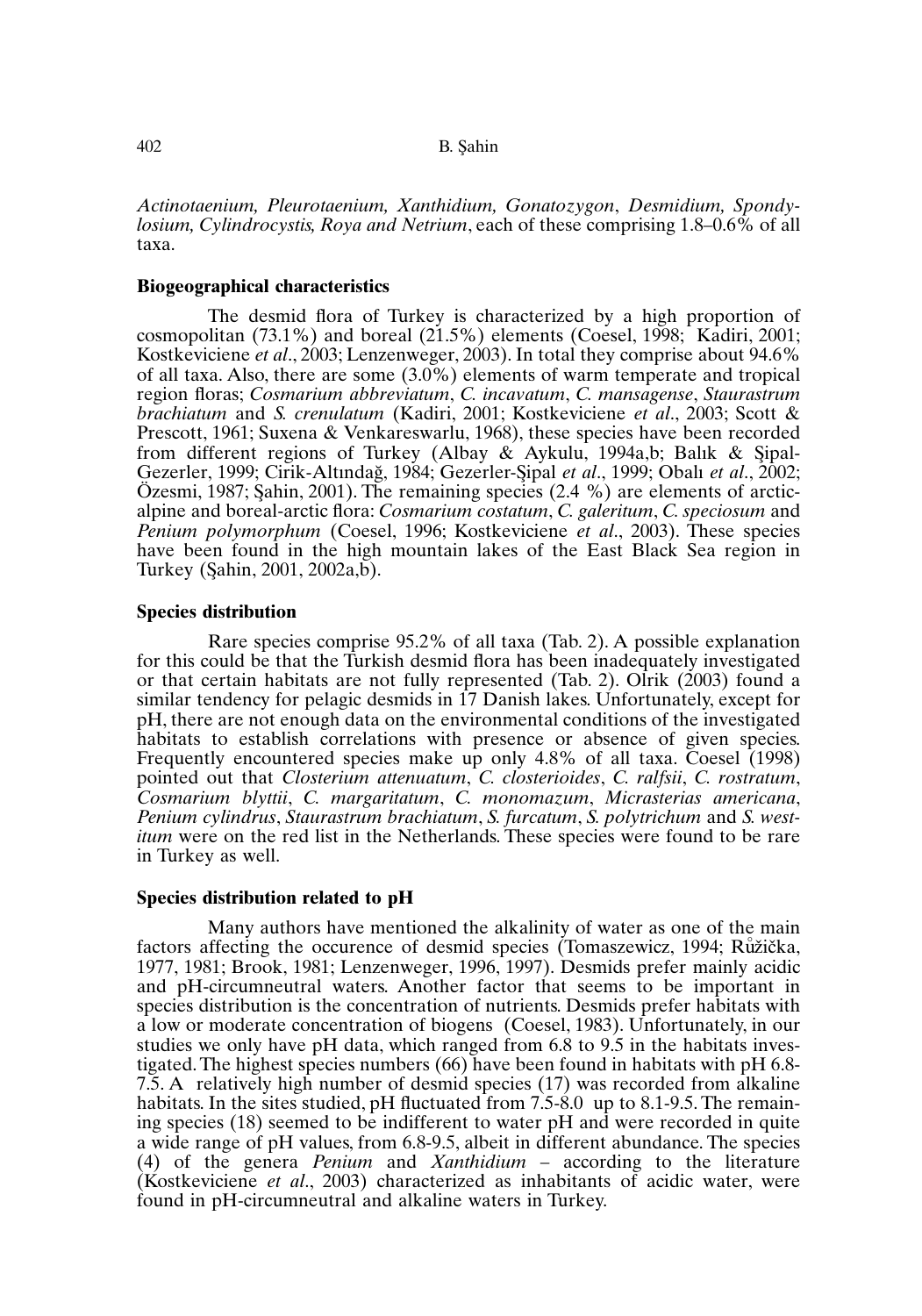Table 2. Species list of desmids in Turkey.

| Taxa                                                                | Literature *                                    | Habitat        | D | pН                  |
|---------------------------------------------------------------------|-------------------------------------------------|----------------|---|---------------------|
| <b>Familia Mesotaeniaceae</b>                                       |                                                 |                |   |                     |
| Genus Cylindrocyctis Meneghini 1838                                 |                                                 |                |   |                     |
| C. brebissonii (Ralfs) De Bary                                      | 48, 78                                          | 2              | R | 6.9, 7.0, 7.1       |
| Genus Netrium (Itzigs. & Rothe) emend.                              |                                                 |                |   |                     |
| Lütkem. 1902                                                        |                                                 |                |   |                     |
| N. digitus (Bréb.) Itzigs. & Rothe                                  | 77, 78                                          | 2              | R | 6.9, 7.0, 7.1, 7.5  |
| Genus Roya W. &. G. S. West 1920                                    |                                                 |                |   |                     |
| R. obtusa (Bréb.) W. &. G. S. West                                  | 78                                              | 2              | R | 6.9, 7.0            |
| <b>Familia Peniaceae</b>                                            |                                                 |                |   |                     |
| Genus Penium Brébisson ex Ralfs 1848                                |                                                 |                |   |                     |
| P. cylindrus (Ehrenb.) ex Bréb.                                     | 14, 63                                          | 2, 3           | R |                     |
| Syn.: Disphinctium cylindrus (Ehrenb.) Nägeli                       |                                                 |                |   |                     |
| P. margaritaceum (Ehrenb.) ex Bréb.                                 | 69, 72, 75, 77, 78                              | 1, 2, 3        | R | 6.9, 7.0, 7.1, 7.5  |
| P. polymorphum (Perty) Perty                                        | 76                                              | 2              | R | 7.0, 7.1            |
| Genus Gonatozygon De Bary 1856                                      |                                                 |                |   |                     |
| G. monotaenium De Bary                                              | 30                                              | $\mathbf{1}$   | R |                     |
| Syn.: G. ralfsii De Bary                                            |                                                 |                |   |                     |
| <b>Genus Closterium Nitzsch ex Ralfs 1848</b>                       |                                                 |                |   |                     |
| C. acerosum (Schrank) Ehrenb. ex Ralfs                              | 18, 22, 24, 35, 37,                             | 1, 2, 3, 4     | F | 7.2, 7.3, 7.9, 8.1, |
|                                                                     | 41, 43, 60, 70, 82,                             |                |   | 8.3, 8.8, 9.1       |
|                                                                     | 85, 89, 90, 91, 94                              |                |   |                     |
| C. aciculare T. West                                                | 1, 16, 21, 29, 37,                              | 1, 2, 3        | R | 7.9, 8.0            |
| Syn.: C. subpronum W. & G. S. West                                  | 42, 46, 64, 68, 69                              |                |   |                     |
| C. acutum Bréb                                                      | 3, 4, 18, 23, 24, 26,                           | 1, 2, 3, 4     | F | 8.4, 8.9            |
|                                                                     | 32, 40, 41, 45, 46,                             |                |   |                     |
|                                                                     | 47, 55, 68, 69, 85,                             |                |   |                     |
|                                                                     | 86, 93                                          |                |   |                     |
| C. acutum var. linea (Perty) W. & G.S. West<br>Syn.: C. linea Perty | 26                                              | 1              | R | 8.4, 8.5            |
| C. acutum var. tenuis Nords.                                        | 26                                              | 1              | R | 8.3, 8.4            |
| C. acutum var. variabile (Lemmerm.)                                 | 14, 19, 26, 27, 39,                             | 1, 4           | R | 7.2, 8.8, 9.1       |
| Willi Krieg.                                                        | 47, 85                                          |                |   |                     |
| Syn.:C. pseudospirotaenium Lemmerm.                                 |                                                 |                |   |                     |
| C. attenuatum Ralfs                                                 | 1, 31                                           | 1, 2           | R |                     |
| C. closterioides (Ralfs) Louis & Peeters                            | 22                                              | 2, 3, 4        | R | 7.7, 8.0            |
| Syn.: Penium closterioides Ralfs, P. libellula                      |                                                 |                |   |                     |
| (Focke) Nordst., C. libellula Focke.                                |                                                 |                |   |                     |
| C. dianae Ehrenb. ex Ralfs                                          | 1, 2, 16, 31, 42, 45, 1, 2, 4<br>63, 77, 78, 93 |                | R | 6.9, 7.4, 7.5, 8.8  |
| C. dianae var. pseudodianae (Roy) Willi Krieg.                      | 86                                              | 4              | R |                     |
| Syn.: C. <i>pseudodianae</i> Roy et Biss.                           |                                                 |                |   |                     |
| C. ehrenbergii Menegh. ex Ralfs                                     | 23, 45, 60, 63, 69                              | 2, 4           | R |                     |
| C. gracile Ralfs                                                    | 18                                              | 1              | R | 7.0, 7.3            |
| C. incurvum Bréb                                                    | 23                                              | 1              | R | 7.5, 8.0            |
| Syn.: C.venus Kütz. ex Ralfs var. incurvum                          |                                                 |                |   |                     |
| (Bréb.) Willi Krieg.                                                |                                                 |                |   |                     |
| C. kuetzingii Bréb.                                                 | 16, 17, 23, 62, 67                              | 1              | R | 7.3, 8.0            |
| C. leibleinii Kütz. ex Ralfs                                        | 68                                              | $\mathfrak{2}$ | R | 7.9, 8.1            |
| C. leibleinii Kütz. ex Ralfs var. boergeseni                        | 23, 69                                          | 4              | R |                     |
| (Schmidle) Skv.                                                     |                                                 |                |   |                     |
| C. libellula Focke var. interrupta W. West                          | 69                                              | 4              | R |                     |
| C. limneticum Lemmerm.                                              | 47, 87                                          | 1              | R | 7.7, 8.0            |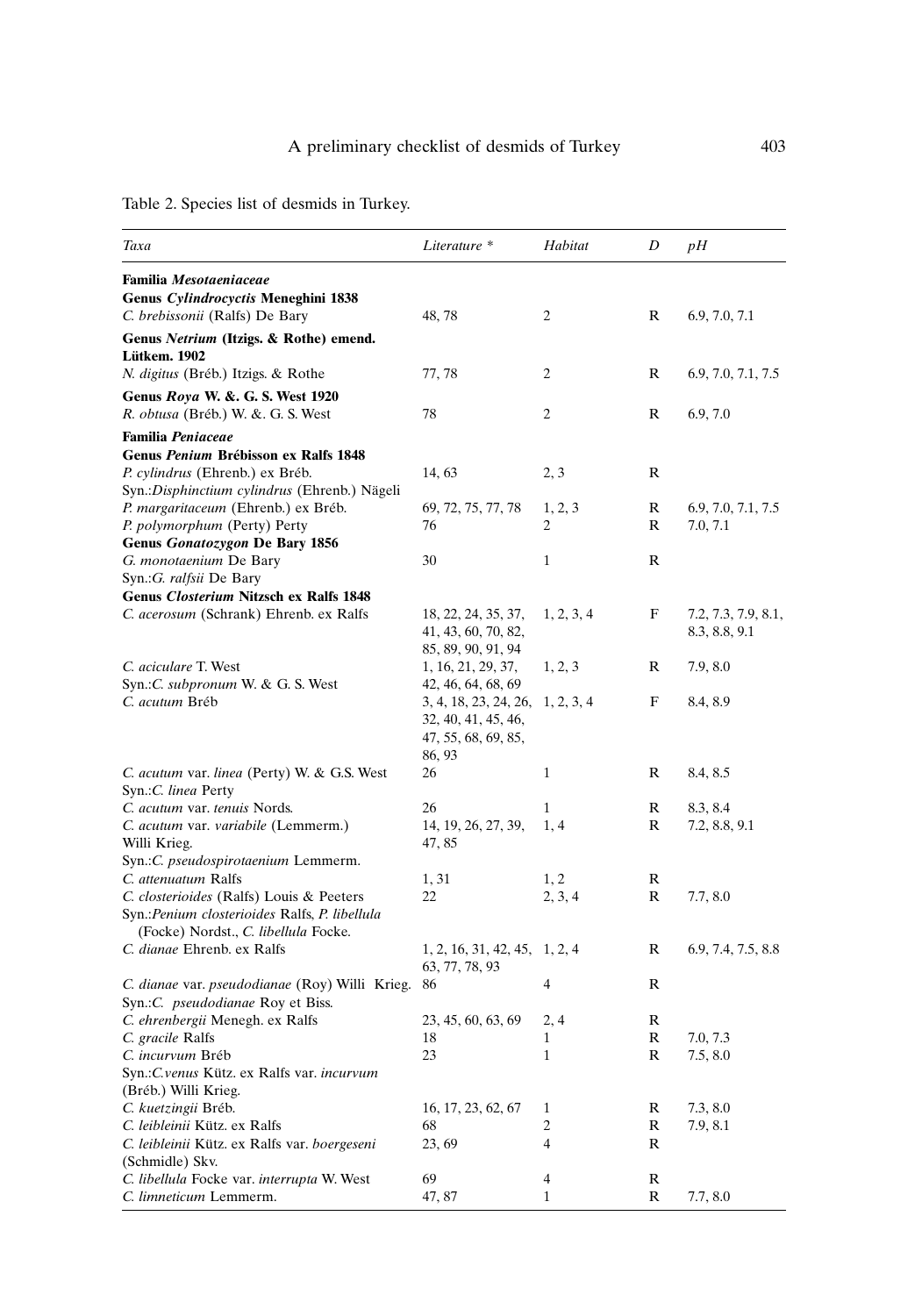

Figs 1-10: **1**. *Netrium digitus* (Bréb) Itzigs. & Rothe. **2.** *Penium margaritaceum* Bréb. **3**. *Closterium dianae* Ralfs. **4**. *Cl. pritchardianum* W. Archer. **5.** *Cl. rostratum* Ralfs. **6**. *Actinotaenium cucurbita* (Bréb) Teilling. **7**. *Cosmarium botrytis* Ralfs. **8**. *C. costatum* Nordst. **9**. *C. galeritum* Nordst. **10**. *C. laeve* Rabenh. (Scale bar = 10µ).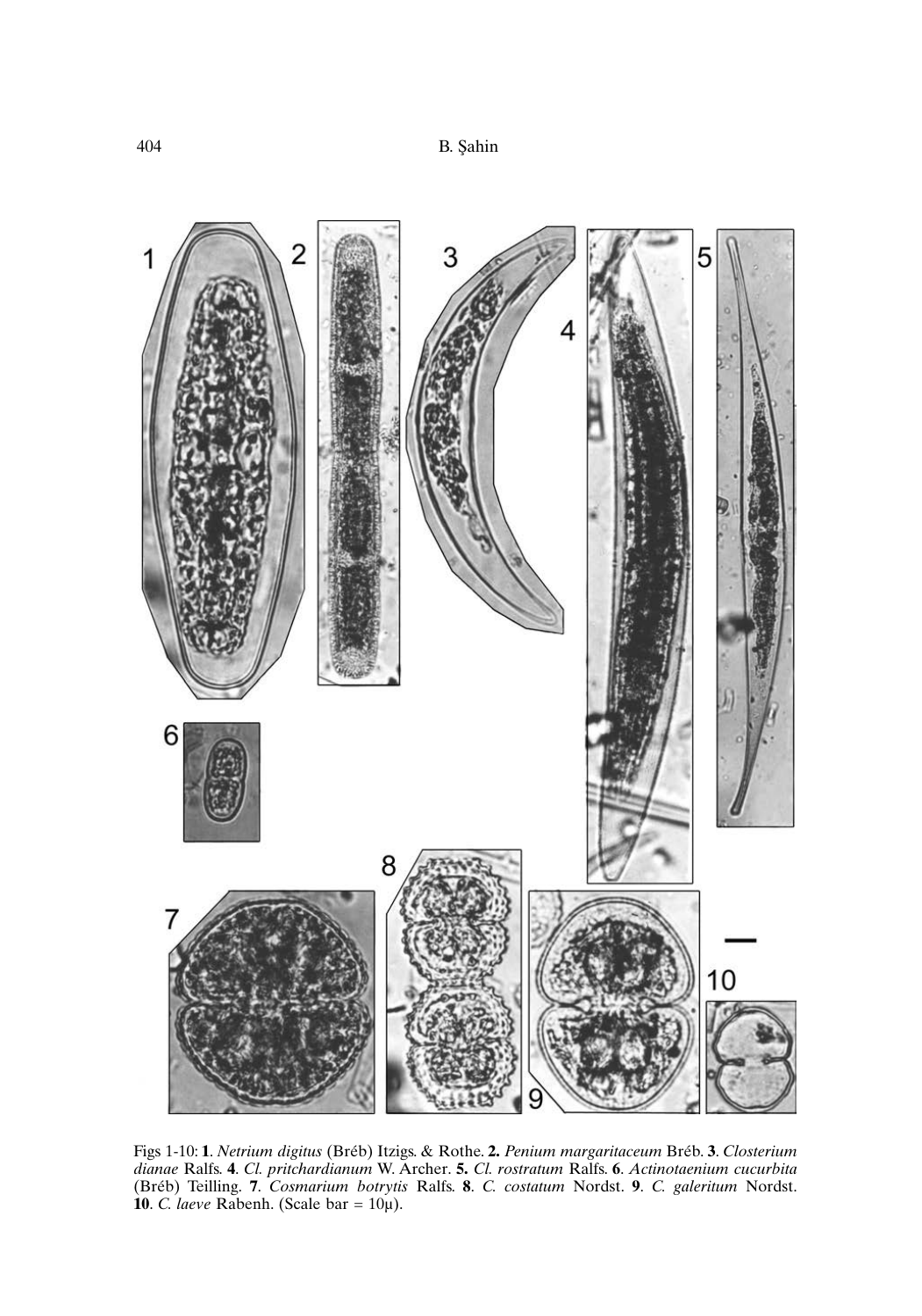

Figs 11-20: **11**. *Cosmarium novae-semliae* Wille. **12**. *C. norimbergense* Reinsch. **13**. *C. speciosum* P.Lundell. **14**. *C. subspeciosum* var. *validus* Nordst. 15. *C. turpinii* Bréb. **16**. *C. vexatum* West. **17**. *Staurastrum dispar* Bréb. **18**. *S. punctulatum* Bréb. **19**. *Euastrum oblongum* Ralfs. **20**. *E. verrucosum* Ehr. ex. Ralfs var. *alatum* Wolle (Scale bar = 10µ).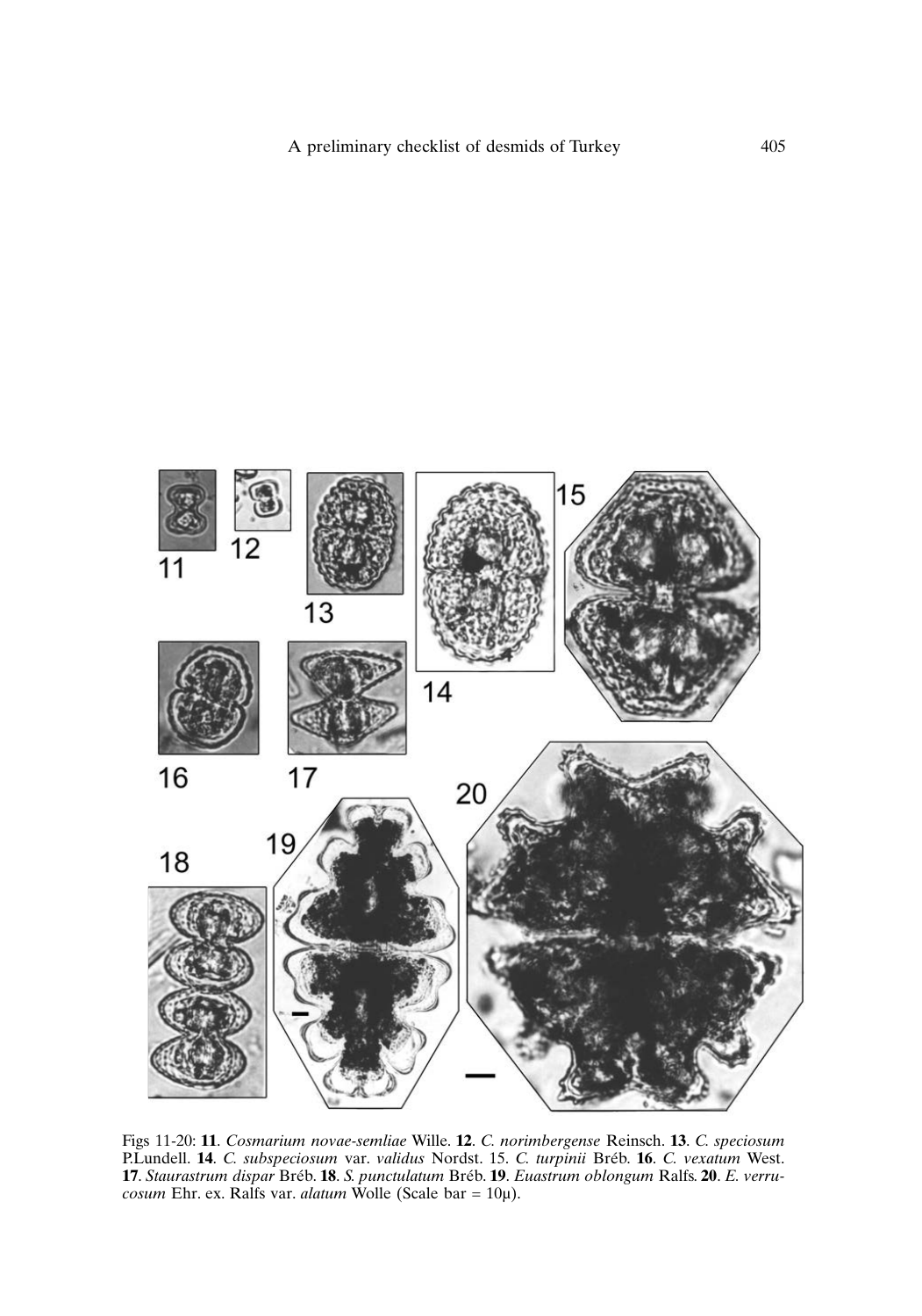| Taxa                                                                                                              | Literature *                                                                             | Habitat           | D      | pН                                   |
|-------------------------------------------------------------------------------------------------------------------|------------------------------------------------------------------------------------------|-------------------|--------|--------------------------------------|
| C. lineatum Ehrenb. ex Ralfs                                                                                      | 58                                                                                       | $\mathbf{1}$      | R      |                                      |
| C. littorale Gay.                                                                                                 | 25, 44, 56, 59, 68,<br>70, 73, 75, 76, 79,                                               | 1, 2, 3, 4        | F      | 7.0, 7.2, 7.9, 8.1                   |
| C. littorale var. crassum W. West                                                                                 | 80<br>69,80                                                                              | 4                 | R      |                                      |
| C. lunula (O.F. Müll.) Nitzsch ex Ralfs                                                                           | 4, 7, 8, 9, 32, 47,<br>50, 52, 79, 87, 88,<br>94                                         | 1, 2, 3           | F      | 6.0, 7.7, 7.9,<br>8.4, 8.9, 9.0, 9.5 |
| C. lunula var. intermedium Gutwinski                                                                              | 78                                                                                       | 2, 3              | R      | 6.9, 7.5                             |
| C. lunula var. massartii (Wildeman) Willi Krieg.<br>C. macilentum Bréb. var. japonicum (Suringar)<br>Willi Krieg. | 78, 79<br>26                                                                             | 1<br>$\mathbf{1}$ | R<br>R | 6.9, 7.0, 7.1                        |
| C. moniliferum (Bory) Ehrenb. ex Ralfs                                                                            | 22, 24, 49, 59, 63,<br>80, 86                                                            | 1, 3, 4           | R      | 7.0, 7.3, 8.0, 8.3                   |
| C. moniliferum (Bory) Ehrenb. ex Ralfs<br>var. concavum Klebs                                                     | 37                                                                                       | 2, 3              | R      | 7.3                                  |
| C. navicula Bréb.                                                                                                 | 63                                                                                       | 1                 | R      | 7.2, 8.5                             |
| C. nordstedtii Chodat var. polystichum<br>(Nygaard) Ruzicka                                                       | 44, 46                                                                                   | $\mathbf{1}$      | R      |                                      |
| Syn.: C. polystictum var. nordstedtii (Chodat)<br>Willi Krieg.                                                    |                                                                                          |                   |        |                                      |
| C. obtusum Bréb.                                                                                                  | 48                                                                                       | 3                 | R      |                                      |
| C. parvulum Nägeli                                                                                                | 3, 8, 9, 10, 11, 14,<br>23, 26, 27, 29, 50,<br>51, 53, 60, 65, 66,<br>76, 79, 83, 87, 94 | 1, 2, 3, 4        | F      | 6.6, 7.0, 7.1, 7.7,<br>8.5, 9.0      |
| C. parvulum var. maius (Schmidle) Willi Krieg.                                                                    | 23, 60                                                                                   | 2, 3              | R      | 7.0, 7.2                             |
| C. praelongum Bréb.                                                                                               | 23, 65                                                                                   | 1                 | R      |                                      |
| C. pritchardianum Archer                                                                                          | 20, 44, 45, 70, 77                                                                       | 1, 2, 3, 4        | R      | 6.9, 7.0, 7.5                        |
| C. pronum Bréb.                                                                                                   | 70                                                                                       | 2                 | R      |                                      |
| C. pseudolunula Borge                                                                                             | 22                                                                                       | $\mathbf{1}$      | R      | 7.3                                  |
| C. ralfsii Bréb. ex Bréb.                                                                                         | 75                                                                                       | $\mathbf{1}$      | R      | 7.0, 7.1                             |
| C. ralfsii Bréb. ex Bréb var. hybridum Rabenh.                                                                    | 15, 16                                                                                   | $\mathbf{1}$      | R      |                                      |
| C. rostratum Ehrenb. ex Ralfs                                                                                     | 47, 69, 77, 78                                                                           | 1, 3, 4           | R      | 6.9, 7.5                             |
| C. setaceum Ehrenb. ex Ralfs<br>C. setaceum var. vittatum Grönblad                                                | 15, 16<br>30                                                                             | 1<br>$\mathbf{1}$ | R<br>R | 7.3<br>7.7                           |
| C. striolatum Ehrenb. ex Ralfs                                                                                    | 78                                                                                       | 2                 | R      | 6.9, 7.0, 7.1, 7.2                   |
| C. strigosum Bréb.                                                                                                | 40, 41, 43, 91                                                                           | 1, 2, 3           | R      | 7.3, 8.3                             |
| C. tumidulum Gay                                                                                                  | 37                                                                                       | 2, 3              | R      |                                      |
| C. tumidum Johnson                                                                                                | 56                                                                                       | 2, 3              | R      |                                      |
| C. venus Kütz. ex Ralfs                                                                                           | 18, 60                                                                                   | 1                 | R      |                                      |
| Familia Desmidiaceae                                                                                              |                                                                                          |                   |        |                                      |
| Genus Desmidium C. A. Agardh 1824<br>D. swartzii (C. A. Agardh.) C. A. Agardh<br>ex Ralfs                         | 63                                                                                       | 2                 | R      |                                      |
| <b>Genus Spondylosium Brebisson 1844</b>                                                                          |                                                                                          |                   |        |                                      |
| S. planum (Wolle) W. & G. S. West                                                                                 | 71, 75                                                                                   | 2, 3              | R      | 7.0, 7.1                             |
| <b>Genus Actinotaenium Teiling 1954</b>                                                                           |                                                                                          |                   |        |                                      |
| A. cruciferum (De Bary) Teiling<br>Syn.: Dysphinetium cruciferum (De Bary) Hansg.                                 | 77, 78                                                                                   | 2                 | R      | 6.9, 7.5                             |
| A. cucurbita (Bréb) Teiling<br>Syn.:Cosmarium cucurbita Bréb.                                                     | 74, 76                                                                                   | 2, 3              | R      | 6.9                                  |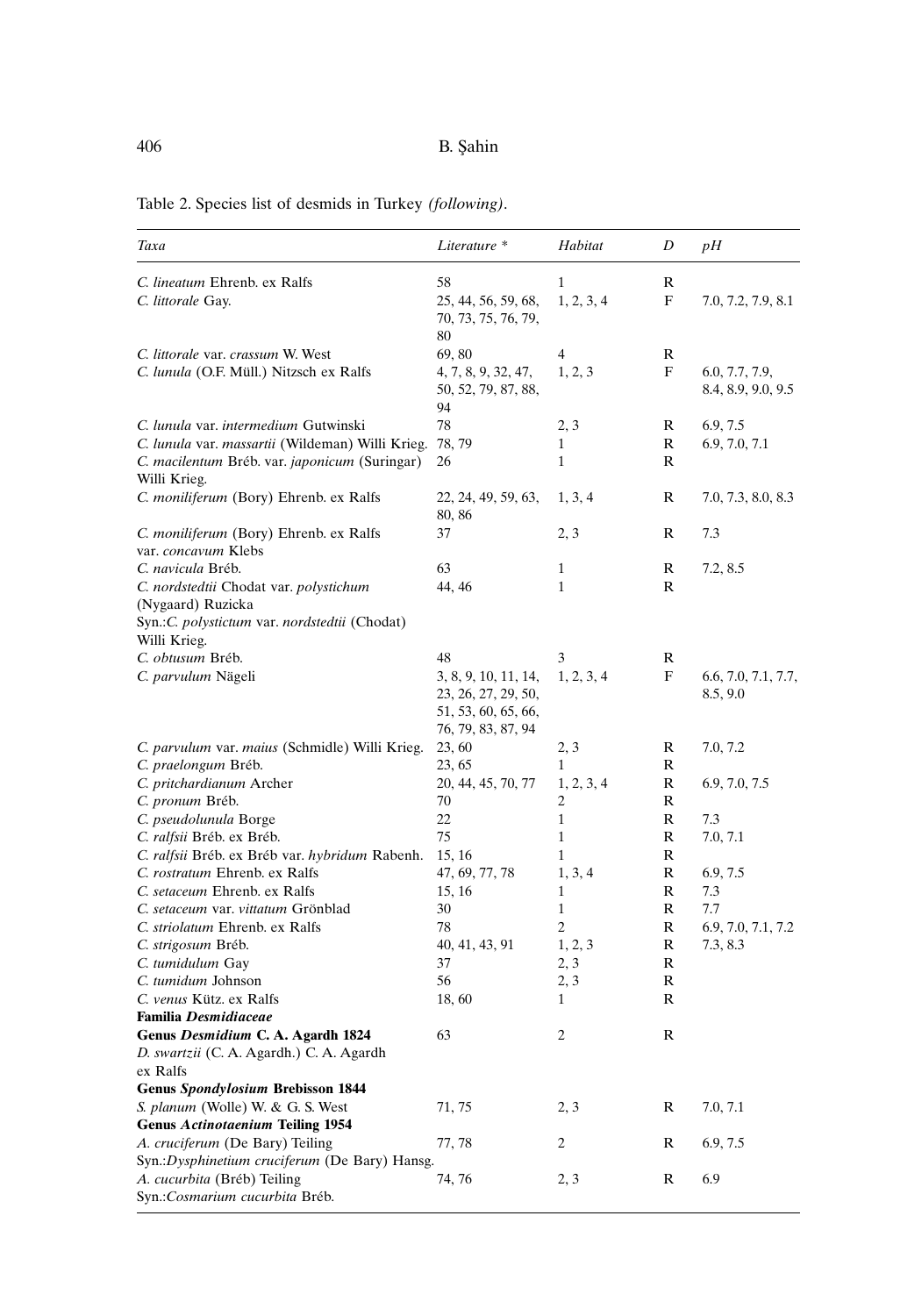| Taxa                                                                                              | Literature *                                                                                           | Habitat         | D      | pН                                   |
|---------------------------------------------------------------------------------------------------|--------------------------------------------------------------------------------------------------------|-----------------|--------|--------------------------------------|
| Genus Pleurotaenium Nägeli 1848                                                                   |                                                                                                        |                 |        |                                      |
| P. minutum (Ralfs) Delponte                                                                       | 75                                                                                                     | 3               | R      | 7.0                                  |
| Syn.:Docidium minutum Ralfs, Penium ralfsii<br>De Bary, P. minutum (Ralfs) Cleve                  |                                                                                                        |                 |        |                                      |
| P. trabecula (Ehrenb.) Nägeli                                                                     | 64, 76, 76, 78                                                                                         | 1, 2, 3         | R      | 7.0, 7.1, 7.2                        |
| Genus Cosmarium Corda ex Ralfs 1848                                                               |                                                                                                        |                 |        |                                      |
| C. abbreviatum Racib.                                                                             | 26, 65                                                                                                 | 1               | R      |                                      |
| C. bioculatum Bréb.                                                                               | 14, 26, 31, 32, 47,<br>55, 78, 87, 88                                                                  | 1, 2, 3         | R      | 6.9, 7.5, 7.7, 8.4,<br>8.9, 9.0      |
| C. bioculatum var. depressum (Schaarschm)<br>Schmidle                                             | 42, 45, 46                                                                                             | 1, 2, 4         | R      |                                      |
| C. bireme Nordst.                                                                                 | 21                                                                                                     | 1               | R      |                                      |
| C. biretum Bréb. in Ralfs                                                                         | 5, 6                                                                                                   | 1               | R      |                                      |
| C. blyttii Wille                                                                                  | 56, 70, 75, 76                                                                                         | 2, 3            | R      | 7.0, 7.1, 7.2                        |
| C. blyttii var. hoffii Börges.                                                                    | 78                                                                                                     | 2, 3            | R      | 6.9, 7.5                             |
| C. botrytis Menegh. ex Ralfs                                                                      | 14, 16, 20, 22, 23,<br>25, 27, 33, 42, 45,<br>49, 56, 57, 60, 63,<br>69, 70, 75, 76, 77,<br>78, 79, 86 | 1, 2, 3, 4      | F      | 6.9, 7.0, 7.1, 7.5                   |
| C. constrictum Delponte                                                                           | 85                                                                                                     | $\mathbf{1}$    | R      | 7.2, 9.1                             |
| C. contractum Kirchn.                                                                             | 21                                                                                                     | 1               | R      | 6.8, 7.2, 8.8, 9.1                   |
| Syn.:C. contractum f. jakobsenii (Roy)<br>W. & G. S. West, C. contractum var.<br>rotundatum Borge |                                                                                                        |                 |        |                                      |
| C. costatum Nordst.                                                                               | 77                                                                                                     | 3               | R      | 6.9, 7.5                             |
| C. dentiferum Corda ex Nordst.                                                                    | 24, 75                                                                                                 | 2, 3, 4         | R      | 7.0, 7.1                             |
| C. depressum (Nägeli) P. Lundell                                                                  | 18, 24, 39, 41, 85                                                                                     | 1, 2, 3, 4      | R      | 6.8, 7.7, 8.8, 9.1                   |
| C. depressum var. planctonicum Reverdin                                                           | 42                                                                                                     | 1               | R      | 7.7                                  |
| Syn.: C. subtumidum Nordst. var. minus Ström.                                                     |                                                                                                        |                 |        |                                      |
| C. exiguum W. & G. S. West                                                                        | 91                                                                                                     | 2               | R      |                                      |
| C. exiguum var. subrectangulum W. & G. S. West 78                                                 |                                                                                                        | 3               | R      | 6.9, 7.5                             |
| C. formosulum Hoff. in Nordst.                                                                    | 18, 19, 23, 40, 41,<br>42, 43, 45, 46, 47,<br>54, 55, 60, 65, 66,<br>82, 84, 85, 89, 90,               | 1, 2, 3, 4      | F      | 6.8, 7.9, 8.0, 8.1,<br>8.5, 9.1, 9.5 |
|                                                                                                   | 91, 92                                                                                                 |                 |        |                                      |
| C. formosulum var. nathorstii (Boldt)                                                             | 26, 57                                                                                                 | $\mathbf{1}$    | R      |                                      |
| W. & G. S. West                                                                                   |                                                                                                        |                 |        |                                      |
| C. galeritum Nordst.<br>C. granatum Bréb. in Ralfs                                                | 77<br>1, 14, 16, 17, 26,<br>34, 36, 40, 42, 43,<br>45, 60, 61, 62, 63,<br>86, 87, 89, 91               | 3<br>1, 2, 3, 4 | R<br>F | 6.9, 7.5<br>7.3, 7.7, 8.3, 9.0       |
| C. hornavanense Gutw.                                                                             | 23                                                                                                     | 2               | R      |                                      |
| C. humile (Gay.) Nordst. in De Toni                                                               | 2, 42, 45                                                                                              | 1, 2            | ĸ      |                                      |
| C. impressulum Elfving                                                                            | 42                                                                                                     | 1               | R      |                                      |
| Syn.: C. meneghinii Bréb. f. latiuscula Jacbs.                                                    |                                                                                                        |                 |        |                                      |
| C. impressulum var. suborthogonum (Racib.)                                                        |                                                                                                        |                 |        |                                      |
| W. & G.S. West                                                                                    | 26                                                                                                     | $\mathbf{1}$    | R      |                                      |
| C. incavatum Turner                                                                               | 63                                                                                                     | 2, 4            | R      |                                      |
| C. laeve Rabenh.                                                                                  | 21, 42, 45, 48, 76,                                                                                    | 1, 2, 3, 4      | R      | 6.9, 7.0, 7.1, 7.5                   |
| Syn.:C. leiodermum Gay., C. laeve var.<br>septentrionale Wille                                    | 77, 78, 79                                                                                             |                 |        |                                      |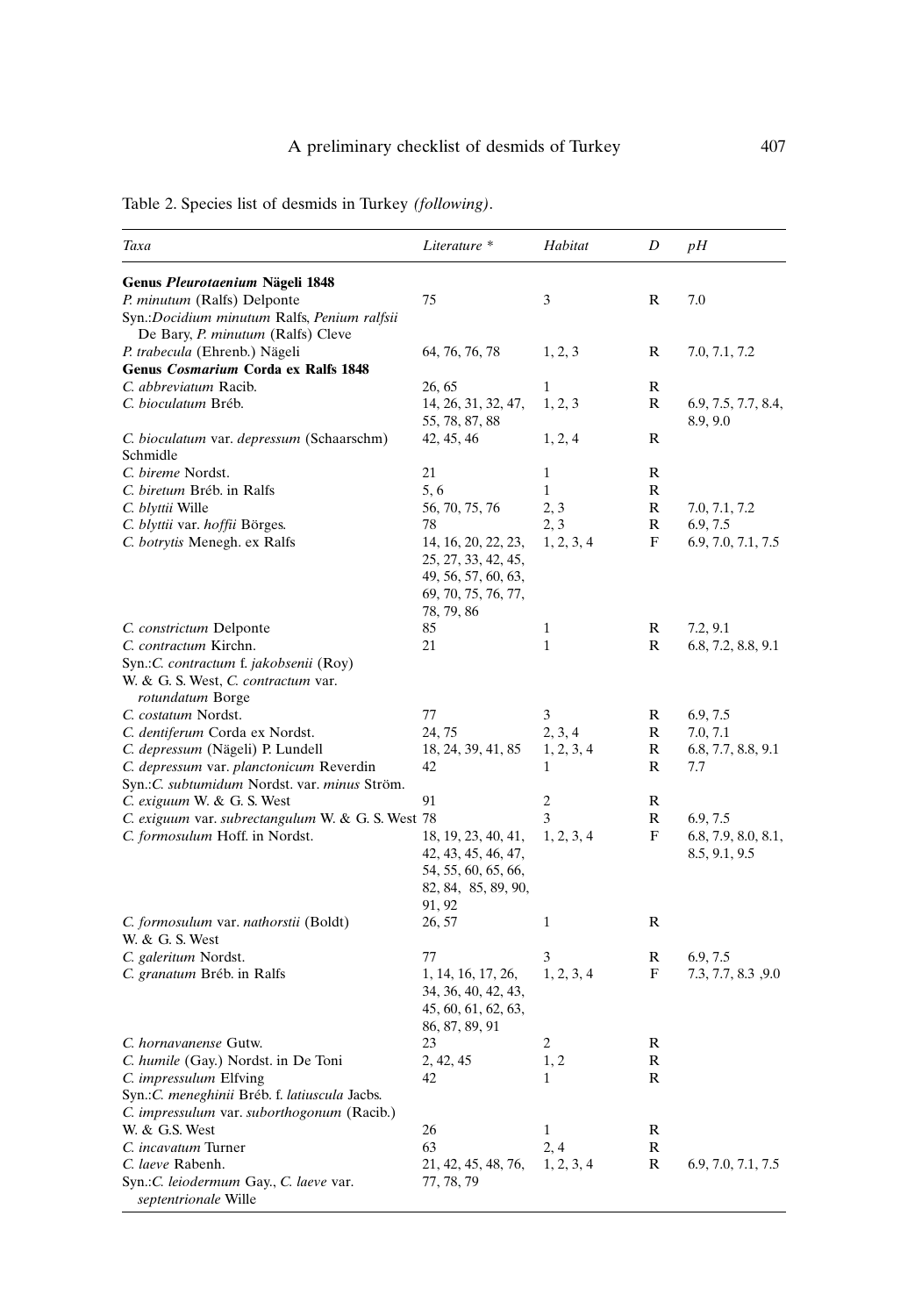| Table 2. Species list of desmids in Turkey <i>(following)</i> . |
|-----------------------------------------------------------------|
|-----------------------------------------------------------------|

| Taxa                                                                                                      | Literature *                    | Habitat        | D                | pН                 |
|-----------------------------------------------------------------------------------------------------------|---------------------------------|----------------|------------------|--------------------|
| C. laeve var. octangulare (Wille) W. & G. S. West 26<br>Syn.: C. laeve var. undulatum Schmidle            |                                 | 1              | R                | 7.0, 7.1           |
| C. laeve var. rectangulare (Wille) W. & G. S. West29                                                      |                                 | $\mathbf{1}$   | R                | 7.0, 7.1           |
| C. laeve var. westii Willi Krieg. & Gerloff                                                               | 23                              | $\mathbf{1}$   | R                | 7.0, 7.1           |
| C. mansangense W. & G. S. West                                                                            | 76                              | $\overline{c}$ | R                | 7.0, 7.1           |
| C. margaritatum (P. Lundell) Roy et Bisset                                                                | 7, 9, 12, 50, 51, 53            | 1, 2, 3, 4     | R                |                    |
| C. margaritiferum (Turpin) Ralfs                                                                          | 23, 78                          | 2              | R                | 6.9, 7.5           |
| C. medioscrobiculatum W. & G. S. West.                                                                    | 69                              | 4              | R                |                    |
| C. meneghinii Bréb.                                                                                       | 42, 45, 46, 55, 60              | 1, 2, 4        | R                |                    |
| Syn.: C. meneghinii a. genuinum Kirchn                                                                    |                                 |                |                  |                    |
| C. moniliforme (Turpin) ex Ralfs                                                                          | 14                              | 1, 2, 3, 4     | R                |                    |
| C. monomazum P. Lundell                                                                                   | 16                              | $\overline{c}$ | R                |                    |
| C. nitidulum De Not.                                                                                      | 60                              | 2              | R                |                    |
| C. norimbergense Reinsch                                                                                  | 77                              | 3              | R                | 6.9, 7.5           |
| Syn.: C. exiguum Archer var. norimbergense<br>(Reinsch) f. minor (Reinsch) Lütkem.                        |                                 |                |                  |                    |
| C. novae-semliae Wille                                                                                    | 77                              | 2              | R                | 6.9, 7.5           |
| C. obtusatum (Schmidle) Schmidle                                                                          | 1, 2, 13, 14, 16,<br>86, 93, 94 | 1, 2, 3, 4     | R                | 7.4, 7.9, 8.1, 8.8 |
| C. ornatum Ralfs ex Ralfs                                                                                 | 49                              | 1              | R                |                    |
| C. orthopunctulatum Schmidle                                                                              | 26                              | $\mathbf{1}$   | R                |                    |
| C. phaseolus Bréb. ex Ralfs                                                                               | 87                              | $\mathbf{1}$   | R                | 7.7, 7.8, 8.0, 9.0 |
| C. phaseolus var. phaseolus f. minus (Bold)<br>Willi Krieg.& Gerloff                                      | 45, 46, 55                      | 1, 2, 3, 4     | R                | 7.8                |
| C. phaseolus var. minutum Willi Krieg.                                                                    | 26                              | 1              | R                | 7.7                |
| C. praemorsum Bréb.                                                                                       | 32,88                           | 3              | R                | 8.4, 8.9           |
| C. pseudoholmii Borge                                                                                     | 75                              | 3              | R                | 7.0, 7.1           |
| C. pseudorectangulare Grönblad                                                                            | 24, 26, 27, 28,<br>31, 37       | 1, 2, 3, 4     | R                |                    |
| C. pseudoretusum Ducell.                                                                                  | 31                              | $\mathbf{1}$   | R                |                    |
| C. punctulatum Bréb.                                                                                      | 42, 45, 75                      | 1, 2, 3        | R                | 7.0, 7.1           |
| C. punctulatum var. subpunctulatum<br>(Nordst.) Börges.                                                   | 70                              | 3, 4           | R                | 7.0, 7.1           |
| Syn.:C. subpunctulatum Nordst. f. bornholmense<br>Börges.                                                 |                                 |                |                  |                    |
| C. pyramidatum Bréb. in Ralfs<br>Syn.: C. pyramidatum subsp. abnorme Lütkem.                              | 63                              | 2              | R                | 7.0, 7.1           |
| C. regnelli Wille                                                                                         | 42, 57                          | 1              | R                | 7.7                |
| C. regnelli Wille var. chondrophorum                                                                      | 21                              | 2              | R                |                    |
| Skuja f. minus Grönblad                                                                                   |                                 |                |                  |                    |
| C. regnelli Wille var. minimum Eichler & Gutw. 42, 45                                                     |                                 | 1, 2           | R                | 7.7                |
| C. reniforme (Ralfs) Archer                                                                               | 13, 36, 42, 57,<br>86, 94       | 1, 2, 4        | R                |                    |
| C. sexnotatum Gutw. var. tristriatum (Lütkem.)<br>Schmidle                                                | 26                              | $\mathbf{1}$   | R                |                    |
| Syn. : C. blytii Wille f. tristriatum Lütkem.,<br>C. sexnotatum var. tristriatum f. rotundata<br>Schmidle |                                 |                |                  |                    |
| C. skujae Willi Krieg.                                                                                    | 26                              | $\mathbf{1}$   | R                |                    |
| C. speciosum P. Lundell                                                                                   | 77, 78                          | 3              | R                | 6.9, 7.5           |
| C. subcostatum Nordst. in Nordst. & Wittr.                                                                | 26, 38, 70, 76                  | 1, 2           | R                | 7.0, 7.1           |
| C. subcostatum f. minus (W. & G.S.West) Förster 27, 72, 75, 76, 78<br>C. subimpressulum Borge             | 42                              | 1, 2, 3<br>1   | $\mathbb R$<br>R | 7.0, 7.1           |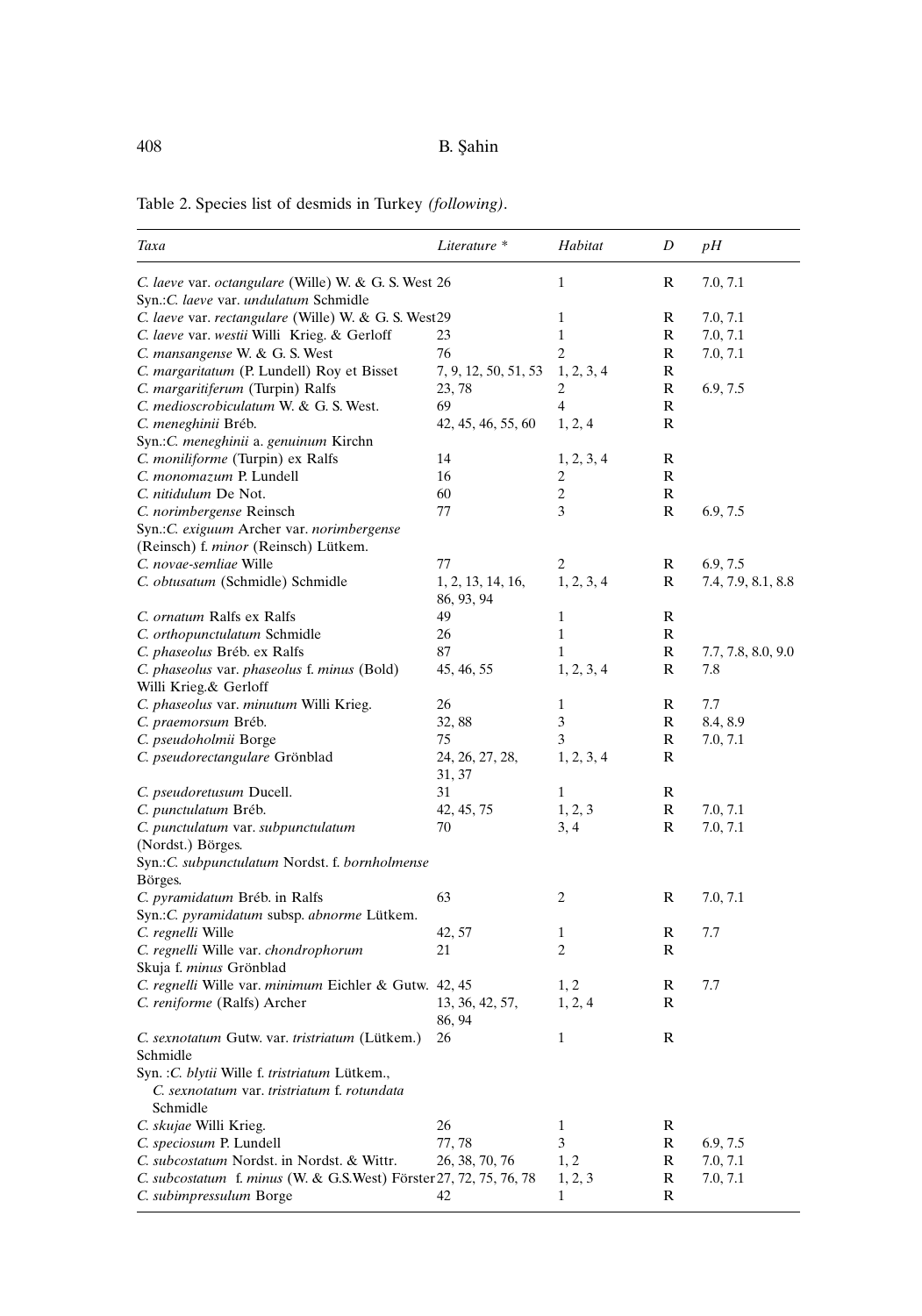| Taxa                                            | Literature *         | Habitat        | D           | pН                  |
|-------------------------------------------------|----------------------|----------------|-------------|---------------------|
| C. suborthogonum Racib                          | 84                   | $\overline{c}$ | R           |                     |
| C. subspeciosum Nordst.                         | 50                   | 1, 2           | $\mathbb R$ | 6.9, 7.5            |
| C. subspeciosum var. validus Nordst.            | 31, 77, 78           | 1, 2           | R           | 6.9, 7.5            |
| C. transitorium (Heimerl) Ducell.               | 78                   | 2, 3           | R           | 6.9, 7.5            |
| Syn.: C. pachydermum P.Lundell f. transitoria   |                      |                |             |                     |
| Heimerl, C. pachydermum P. Lundell              |                      |                |             |                     |
| C. trilobulatum Reinsch                         | 42, 46               | $\mathbf{1}$   | R           |                     |
| C. turpinii Bréb.                               | 77                   | $\overline{c}$ | R           | 6.9, 7.5            |
| C. turpinii var. podolicum Gutw.                | 78                   | $\overline{c}$ | R           | 6.9, 7.5            |
| C. variolatum P. Lundell                        | 74, 76               | 2, 3           | R           | 7.0, 7.1            |
| Syn.: C. pseudopyramidatum Lund. var.           |                      |                |             |                     |
| variolatum (Lund.) Wittr.                       |                      |                |             |                     |
| C. vexatum W. West                              | 22, 23, 25, 48, 77,  | 2, 3           | R           | 6.9, 7.5            |
|                                                 | 78,79                |                |             |                     |
| C. wembarense Schmidle                          | 34                   | 4              | R           |                     |
| C. wittrockii P. Lundell                        | 42                   | $\mathbf{1}$   | R           |                     |
| <b>Genus Staurastrum Meyen ex Ralfs 1848</b>    |                      |                |             |                     |
| S. brachiatum Ralfs                             | 62                   | $\mathbf{1}$   | R           |                     |
| S. brachioprominens Börgesen                    | 26, 28               | $\mathbf{1}$   | R           |                     |
| S. chaetoceras (Schröder) G. M. Smith           | 19                   | 1              | R           |                     |
| S. crenulatum (Nägeli) Delponte                 | 38                   | $\mathbf{1}$   | R           | 6.9                 |
| S. crenulatum (Nägeli) Delponte. var.           | 26, 27, 28, 31, 57   | $\mathbf{1}$   | R           |                     |
| britannicum Messik                              |                      |                |             |                     |
| S. cyclacanthum W. &. G. S. West                | 2, 16, 26, 29, 57    | $\mathbf{1}$   | R           |                     |
| S. dispar Bréb.                                 | 77,78                | 3              | R           | 6.9, 7.5            |
| Syn.: S. hexacerum (Ehrenb.) Wittr.             |                      |                |             |                     |
| S. furcatum (Ehrenb.) Bréb.                     | 62                   | $\mathbf{1}$   | R           |                     |
| Syn.: S. spinosum Reinsch                       |                      |                |             |                     |
| <i>S. gracile</i> Ralfs ex Ralfs                | 16, 18, 40, 41, 42,  | 1, 2, 3        | R           | 6.8, 7.7, 7.9, 8.0, |
|                                                 | 47, 85, 87           |                |             | 8.8, 9.0, 9.1       |
| S. hexacerum Wittr.                             | 42, 45               | 1, 2           | R           |                     |
| S. margaritaceum (Ehrenb.) Menegh. ex Ralfs     | 42                   | $\mathbf{1}$   | R           |                     |
| S. muticum (Bréb.) Ralfs                        | 31                   | $\mathbf{1}$   | R           |                     |
| S. paradoxum Ralfs                              | 24                   |                | R           |                     |
|                                                 |                      | 1, 3, 4        | R           |                     |
| S. pilosum (Nägeli) Archer                      | 71, 75, 76           | 2, 3, 4        |             | 7.0, 7.1, 7.2       |
| S. polymorphum Bréb. in Ralfs                   | 62                   | 1              | R           |                     |
| S. polytrichum (Perty) Rabenh.                  | 75                   | 1, 2, 3        | R           | 6.9, 7.0, 7.1       |
| Syn.: S. senticosum Delp.                       |                      |                |             |                     |
| S. punctulatum Bréb. ex Ralfs                   | 26, 42, 72, 75, 76,  | 1, 2, 3        | R           | 6.9, 7.5            |
|                                                 | 77,78                |                |             |                     |
| S. sexangulare var. subglabrum W. &. G. S. West | 30                   | $\mathbf{1}$   | R           |                     |
| S. vestitum Ralfs                               | 50, 51, 53           | 1, 3, 4        | R           |                     |
| Genus Xanthidium Ehrenberg ex Ralfs 1848        |                      |                |             |                     |
| X. ornatum Börges.                              | 29                   | $\mathbf{1}$   | R           | 7.8                 |
| <b>Genus Euastrum Ehrenberg ex Ralfs 1848</b>   |                      |                |             |                     |
| E. ansatum Ralfs                                | 75                   | 1, 2           | R           | 7.0, 7.1            |
| Syn.: E. ansatum var. emargiantum Hansg.        |                      |                |             |                     |
| E. binale var. gutwinskii (Schmidle) Homfeld    | 74, 76               | 2, 3           | R           | 7.0, 7.2            |
| E. insulare (Wittr.) Roy                        | 1, 2, 42, 45, 86, 93 | 1, 2, 4        | R           |                     |
| E. luetkemuelleri var. carniolicum (Lütkem.)    | 74, 76               | 2, 3           | R           | 7.0, 7.2            |
| Willi Krieg.                                    |                      |                |             |                     |
| Syn.: E. crassangulatum Börges var. carniolicum |                      |                |             |                     |
| Lütkem.                                         |                      |                |             |                     |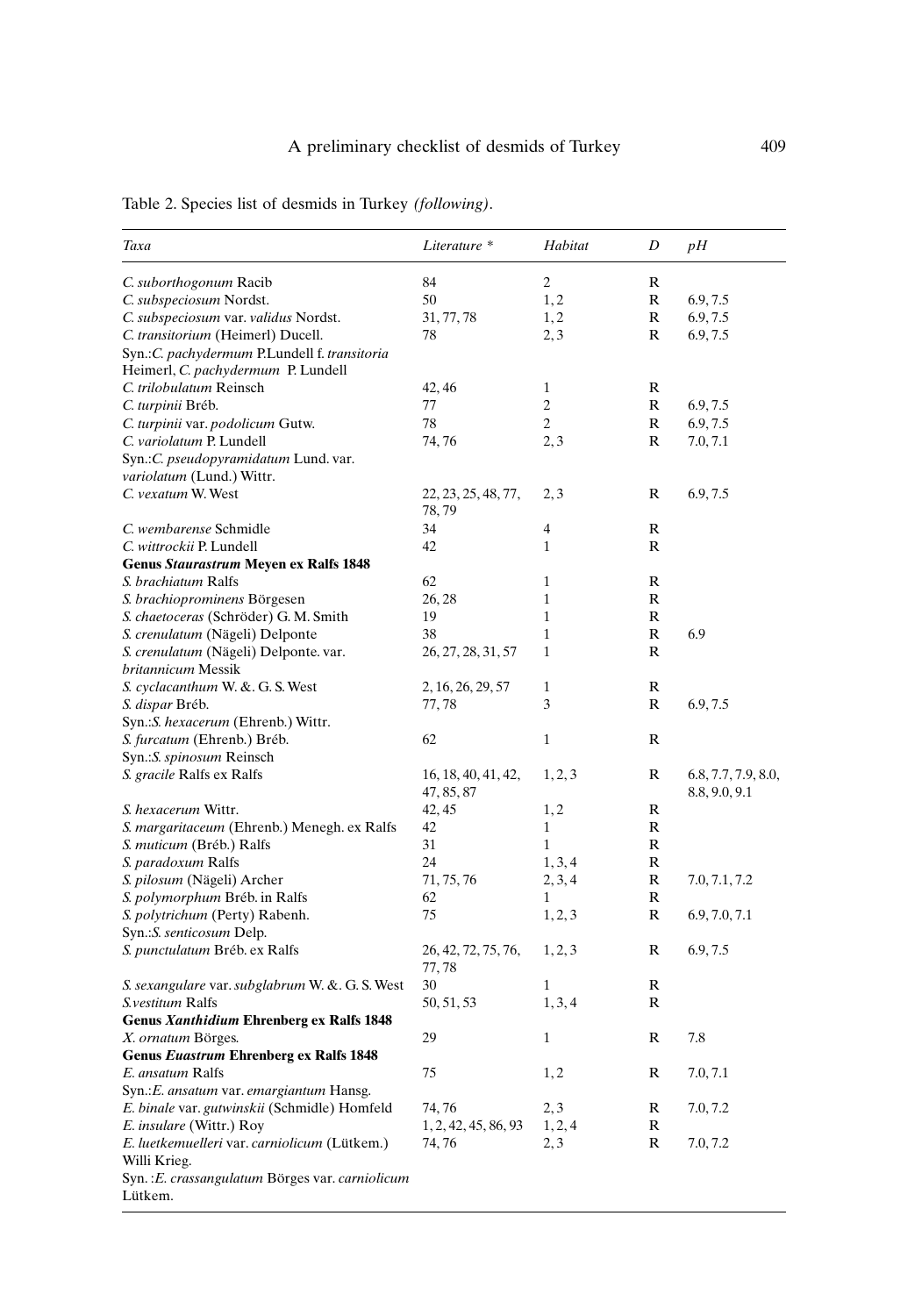| Taxa                                        | Literature *   | Habitat        | D            | pH                 |
|---------------------------------------------|----------------|----------------|--------------|--------------------|
| E. luetkemuelleri var. floridanum Scott     | 74, 76         | 2,3            | R            | 7.0, 7.2           |
| & Groenblad                                 |                |                |              |                    |
| E. obesum Joshua                            | 74, 76         | 2,3            | R            | 6.9, 7.0, 7.1, 7.2 |
| E. oblongum (Grev.) Ralfs                   | 71, 75, 77, 78 | 2, 3           | $\mathbb{R}$ | 6.9, 7.0, 7.1, 7.5 |
| E. pinnatum Ralfs                           | 75             | 3              | R            | 7.0, 7.1           |
| E. verrucosum Ehrenb. ex. Ralfs var. alatum | 77,78          | $\overline{c}$ | R            | 6.9, 7.5           |
| Wolle                                       |                |                |              |                    |
| E. verrucosum Ehrenb. ex. Ralfs var.        | 71, 75         | 3              | R            | 7.0, 7.1           |
| <i>rhomboideum P. Lundell</i>               |                |                |              |                    |
| Syn.: E. verrucosum var. pterygoideum       |                |                |              |                    |
| (Hub.-Pest.) Willi Krieg.                   |                |                |              |                    |
| Genus Micrasterias Agardh ex Ralfs 1848     |                |                |              |                    |
| M. americana (Ehrenb.) Ralfs                | 71,75          | 2,3            | R            | 7.0, 7.1           |
| <i>M. denticulata</i> Bréb. ex Ralfs        | 71,75          | 2,3            | R            | 7.0, 7.1           |
| M. rotata (Grev.) Ralfs                     | 71, 75         | 2,3            | R            | 7.0, 7.1           |

1: Phytoplankton, 2: Epipelic, 3: Epilithic, 4: Epiphytic.

D: Species distribution classes.

R: Rare, F: Frequent, C: Common.

Syn: Synonym.

\* The numbers in the literature column refer to the numbers in parentheses after the references in the References list.

#### **Habitats**

Desmid species were mainly encountered in one or more of the following habitats: benthic (epipelic, epilithic and epiphytic) and pelagic zones of lakes and rivers. Most of the species (about 67.7 % of all species) were collected in the littoral zone of lakes and rivers where genera *Actinotaenium*, *Closterium*, *Cosmarium*, *Euastrum* and *Micrasterias* dominate. A minor part of the desmid species found (32.3%) was sampled in the pelagic zone of lakes and rivers where planktonic species of *Closterium*, *Cosmarium* and *Staurastrum* were found. It should be noted that more than half of all species dealt with were found in the littoral habitats investigated.

**Acknowledgement**. I am grateful to Prof. Dr. Rubert Lenzenweger for his supervision of my article.

### **REFERENCES**

AKBULUT A. & AKBULUT N., 2000 — Planktonic organisms of the Manyas Lake*. Hacettepe Bulletin Natural Sciences and Engineering* Series A, 28: 8-21 (1).

AKBULUT A. & YILDIZ K., 2001 — Planktonic algae (Except Bacillariophyta) of Mogan Lake and their distribution. *Gazi University Journal of the Institute of Science and Techonology* 3: 723-739 (2).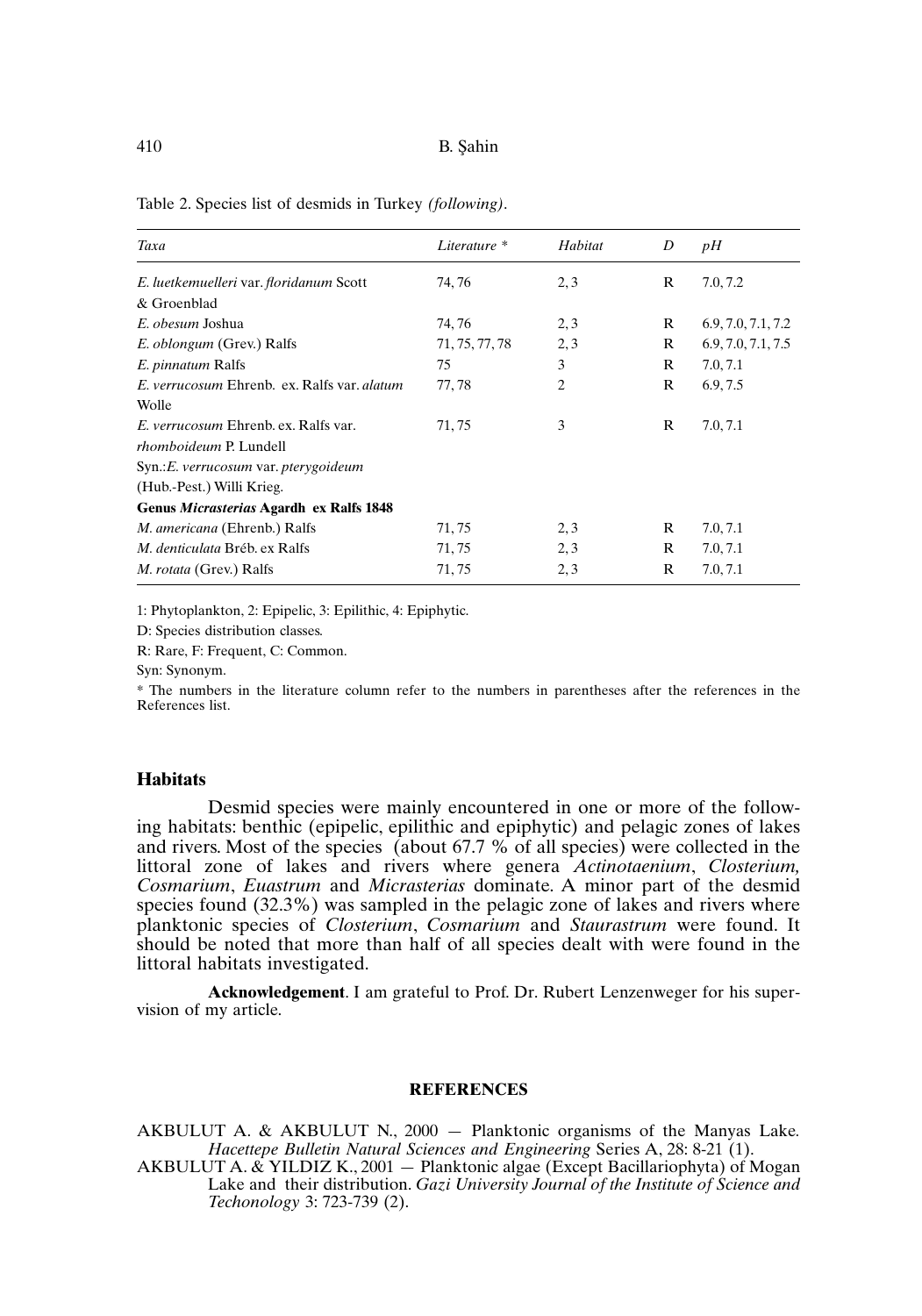- AKKÖZ C. & OBALI O., 2000 The algal flora of Beşgöl Lake (Sarayönü/Konya) II: epilithic and epiphytic algae. *Selçuk Üniversitesi Fen Fakültesi Dergisi* 1: 5-12 (3). .
- AKSIN M., ÇETI N A.K. & YILDIRIM V., 1999 The algae of Keban Stream (Elazıg˘/Türkiye). *Fırat Üniversitesi Fen ve Mühendislik Dergisi* 11(1): 59-65 (4). .
- ALBAY M. & AYKULU G., 1994a Algal features of Göksu Stream (I stanbul) I. Planktonic algae. *The proceedings of the XII. National Biology Congress 6-8 July Edirne/Turkey Hydrobiology Section* 4: 157-165 (5). .
- ALBAY M. & AYKULU G., 1994b Algal features of Göksu Stream (Istanbul) II. Epipelic algae. *I stanbul University Journal of Aquatic Products* 8(1-2):119-128 (6).
- ALTUNER Z. & GÜRBÜZ H., 1989 A study on the phytoplankton of the Karasu (Fırat) River. *I stanbul University Journal of Aquatic Products* 3(1-2): 151-176 (7).
- ALTUNER Z. & GÜRBÜZ H., 1990  $-$  A study on the epilithic and epiphytic algae Karasu (Fırat) River. *Proceedings of the X. National Biology Congress 18-20 July Erzurum* 193-204 (8).
- ALTUNER Z. & GÜRBÜZ H., 1991  $-$  A study on the epipelic algal flora in the River Karasu (Firat). *Doğa Türk Journal of Botany* 15: 253-267 (9).
- ALTUNER Z. & PABUÇCU K., 1993 Algal flora of Köprüköy Deli Çermik I. *I . stanbul University Journal of Aquatic Products* 1-2: 77-90 (10).
- ALTUNER Z. & GÜRBÜZ H., 1994  $-$  A study of the phytoplankton of the Tercan Dam Lake, Turkey. *Turkish Journal of Botany* 18: 443-450 (11).
- ALTUNER Z. & GÜRBÜZ H., 1996 A study on the benthic algal flora of the Tercan Dam Lake. *Turkish Journal of Botany* 20: 41-51 (12).
- ATICI T., 1997 The pollution and algae in the Sakarya River*. Ecology* 24: 28-32 (13).
- ATICI T. & OBALI O., 2000 Çoruh River's (Bayburt-Turkey) algae (Excluding Bacillariophyta). *The Herb Journal of Systematic Botany* 7(1): 231-247 (14).
- ATICI T., 2001 Nineteen new records from Sarıyar Dam Reservoir phytoplankton for Turkish freshwater algae. *Turkish Journal of Botany* 26: 485-490 (15).
- ATICI T., 2003a Planktonic algae Sarıyar Dam Lake Section: II–Chlorophyta. *Süleyman Demirel Üniversitesi Eg*˘*ridir Su Ürünleri Fakültesi Der.* 8:128-151 (16).
- ATICI T., YILMAZ M., GÜL A. & KURU M.,  $2003b$  The algae of the Delice Stream. *Gazi University Journal of Science* 16 (1):9-17 (17).
- AYKULU G., OBALI O. & GÖNÜLOL A., 1983 The distribution of the phtoplankton at some lakes in the vicinity of Ankara. *Doğa* 7: 277-288 (18).
- AYKULU G., DOĞAN K. & HASIRCI S., 1999 The phytoplankton communities lakes Tas¸kısı and Poyrazlar (Adapazarı/Türkiye). *I stanbul University Journal of Aquatic Products Special Issue* 157-184 (19). . .
- AYSEL V., ÇELİK A., YAYINTAŞ A.N. & ŞİPAL-GEZERLER U., 1992 Algal flora of Zonguldak Ilıksu thermal spring. *Ege Üniversity Faculty of Fisheries Journal Fisheries and Aquatic Science* 9: 72-82 (20). .
- AYSEL V., GÖNÜL A., BAKAN A.N. & ŞİPALGEZERLER U., 1998 Algal flora of Og˘lananası Lake (Gaziemir, I zmir, Türkiye). *The proceedings of the XIV. National Biology Congress 7-10 September Samsun* 2: 254-271 (21).
- AYSEL V., ERDUĞAN H., TÜRKER E., AYSEL F. & GÖNÜZ A., 2001 Macro and micro algae of Laka Brook (Bornova, I zmir, Turkey). *Ege University Journal of Fisheries & Aquatic Sciences* 18(3-4):307-317 (22). .
- AYSEL V., GEZERLER-ŞİPAL U., AYSEL F., ERDUĞAN H. & TÜRKER E., 2002 Macro and micro algae of Barutçu Lake (Selçuk, I zmir, Türkiye). *Ege University Journal of Fisheries & Aquatic Sciences* 19(1-2):1-11 (23)*.* .
- BALIK S. & ŞİPAL GEZERLER U., 1999 Macro and micro algae flora of Tahtalı Dam Lake (Gümüldür-I zmir). *The proceedings of the II. National Ecology and Environment Congress 11-13 September Ankara* II: 483-492 (24). . .
- BAYRAM I. & ŞAHIN B., 2000 Epipelic and epilithic algal flora of Harşit Stream (Tirebolu-Giresun/Turkey). *Energy Education Science & Technology* 5(2):53-65 (25).
- BOURRELLY P. & COUTÉ A., 1982 Quelques algues d'eau douce de la Guyane Francaise. *Amazoniana* 3:221-292.
- BROOK A.J., 1981 *The biology of desmids*. Oxford, Blackwell Scientific Publications, 276 p.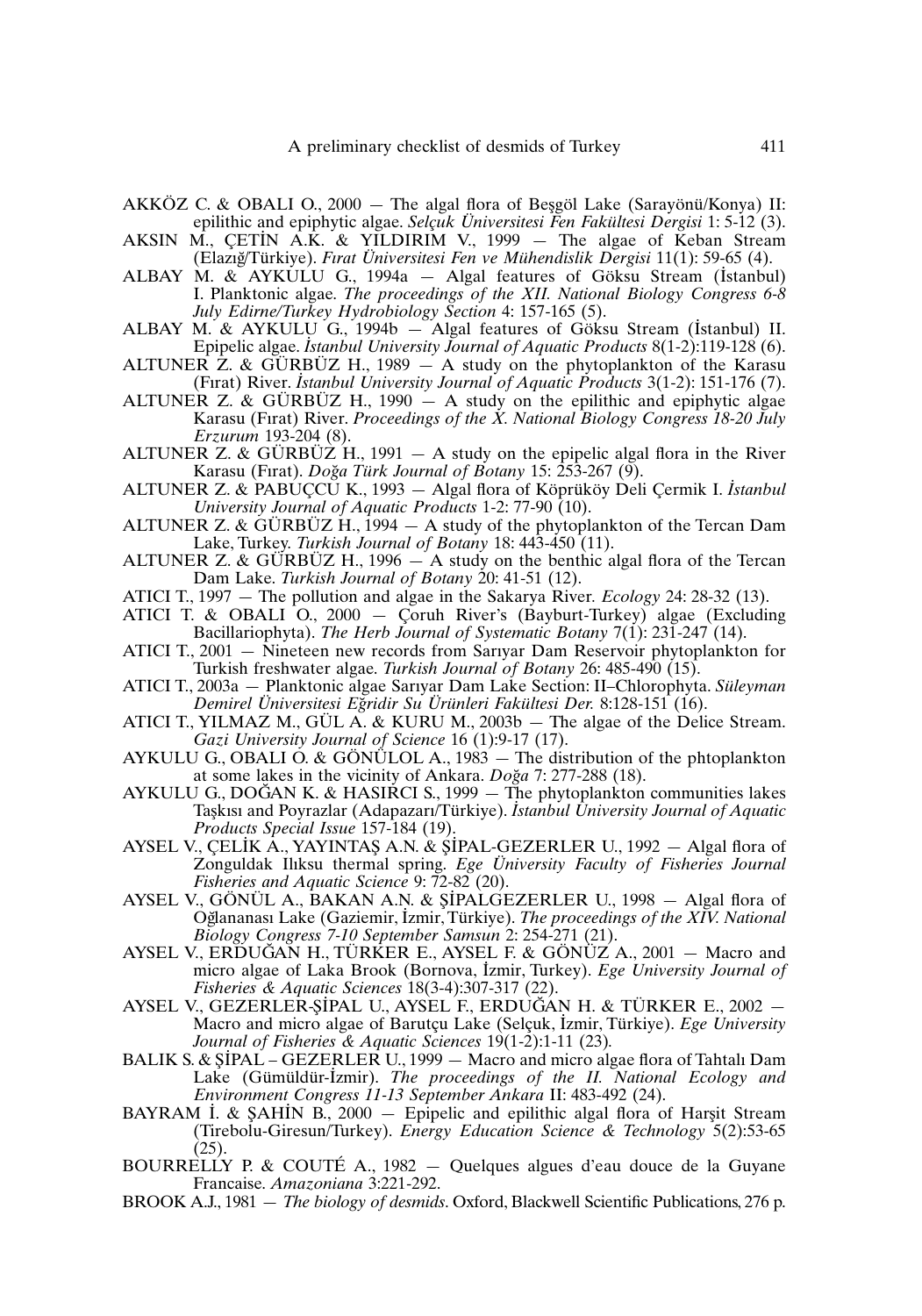- CHRISTIANSEN T., 1994 *Algae a taxonomic survey Fasc.2.* Odense, Aio Print Ltd., 472 p.
- CI . RI . K ALTINDAG˘ S¸ ., 1984 Phytoplankton du lac de Marmara-Manisa III. Chlorophyta. *Doğa Bilim Dergisi* 8: 1-8 (26).
- phyta. *Doga Bilim Dergisi* 8: 1-8 (26).<br>CIRIK S. & CIRIK S., 1989a Alques planctoniques du lac de Gölçük (Bozdağı/İzmir). *I stanbul University Journal of Aquatic Products* 3(1-2): 131-150 (27). . .
- Istanbul University Journal of Aquatic Products 3(1-2): 131-150 (27).<br>CIRIK S. & CIRIK Ş., 1989b Alques planctoniques du lac Karagöl/Yamanlar/İzmir I. Cyanophytes, Euglenophytes, Pyrrophytes et Chlorophytes. *Journal of Faculty of Science Ege University* 11(2): 41-52 (28). . .
- of *science Ege University* 11(2): 41-52 (28).<br>CIRIK S. & CIRIK Ş., 1991 Water flora of Beyşehir Lake and seasonal changes. *Ege Üniversitesi Su Ürünleri Yüksek Okulu Su Ürünleri Dergisi*, 8: 155-174 (29).
- CIRIK S., 1997 Preliminary reviews an the planktonic algaes of Seven Lakes (Bolu) from forest inland waters. *The proceedings of the IX National Aquatic Products 17-19 September Eg*˘*ridir/Isparta* 325-331 (30).
- 17-19 September Egriati/Isparia 325-331 (30).<br>CETIN A.K. & ŞEN B., 1997 The algae except Bacillariophyta of Keban Dam Lake and their seasonal variations. *Fırat Üniveristesi Fen ve Mühendislik Bilimleri Dergisi* 9(2): 45-59 (31).
- ÇETI . N A.K. & YAVUZ O.G., 2001 Epipelic, epilithic and epiphytic algal flora of Cip Stream (Elazıg˘/Türkiye*). Fırat Üniversitesi Fen ve Mühendislik Dergisi* 13(2): 9-14 (32).
- COESEL P.F.M.,  $1983 -$  The significance of desmids as indicators of the trophic status of freshwarters*. Schweizenrische Zeitschrift für Hydrologie* 45:388-393.
- COESEL P.F.M., 1996 Biogeography of desmids. *Hydrobiologia* 336:41-53.
- COESEL P.F.M., 1998 *Sieralgen en natuurwaarden*. Utrecht, KNNV nr.224, 56 p.
- COMPERE P., 1977 Algues de la region du lac Tchad 7. Clorophytes  $(3^e)$  partie Desmidiales). *Cahiers ORSTOM, Série Hydrobiologie* 11: 75-175.
- DERE S., KARACAÓGLU D. & DALKIRAN N., 2002  $-$  A study epiphytic algae of the Nilüfer Stream (Bursa*). Turkish Journal of Botany* 22: 239-255 (33).
- DILLARD G.E., 1990 *Freshwater algae of the Southeastern United States, Part 3.* Stuttgart, J. Cramer, 172 p.
- DILLARD G.E., 1991a *Freshwater algae of the Southeastern United States, Part 4*. Stuttgart, J. Cramer, 205 p.
- DILLARD G.E., 1991b *Freshwater algae of the Southeastern United States, Part 5*. Stuttgart, J. Cramer, 155 p.
- DILLARD G.E., 1993 *Freshwater algae of the Southeastern United States, Part 6.* Stuttgart, J. Cramer, 164 p.
- ELMACI A.  $\&$  OBALI O., 1998  $\stackrel{\frown}{\phantom{}^-}$  The algal flora of the littoral region in Lake Aksehir. *Turkish Journal of Biology* 22:81-89 (34).
- ENGELS M., 2002 Checklist of the desmids of Sweden-Torneträsk-Region. *Universität Hamburg Institut für Allgemeine Botanik- Algensammlung*.
- ERTAN Ö.O., GÖNÜLOL A. & MORKOYUNLU A., 1996  $-$  The algae of Cire (Egridir-Isparta) Spring. *The proceedings of the XIII. National Biology Congress 17-20 . September I stanbul* 289-300 (35).
- ERTAN Ö.O. & MORKOYUNLU A., 1998 The algal flora of Aksu Stream (Isparta/Turkey). *Turkish Journal of Botany* 22: 239-255 (36).
- FÖRSTER K., 1982 *Das Phytoplankton des Süsswassers:Conjugatophyceae, Zygnematales und Desmidiales (exd. Zygnemataceae) Teil 8,1.* Stuttgart, Schweizerbart, 543 p. .
- GEZERLER ŞİPAL U., BALIK S. & USTAOĞLU M.R., 1996 Macro and micro algal flora of Lake I kizgöl (Bornova, I zmir). *Ege University Journal of Aquatic Products* 13(1-2): 183-190 (37).
- GEZERLER-SIPAL U., BALIK S. & USTAOGLU M.R. 1999 Phytoplankton of the Demirköprü Dam Lake (Salihli-Manisa). *I stanbul University Journal of Aquatic Product Special Issue* 199-207 (38).
- GONTCHAROV A.A., 1998 Desmids of Lakes Chuhunenko and Zaria (Lazovsky Nature Reserve, Russia). *Algological Studies* 90: 9-43.
- GÖNÜLOL A. & AYKULU G., 1984 Studies on the algal flora of the Çubuk I. Dam Lake I. Seasonal changes of phytoplankton composition and density. Doğa Bilim *Dergisi* 8(3): 330-342 (39).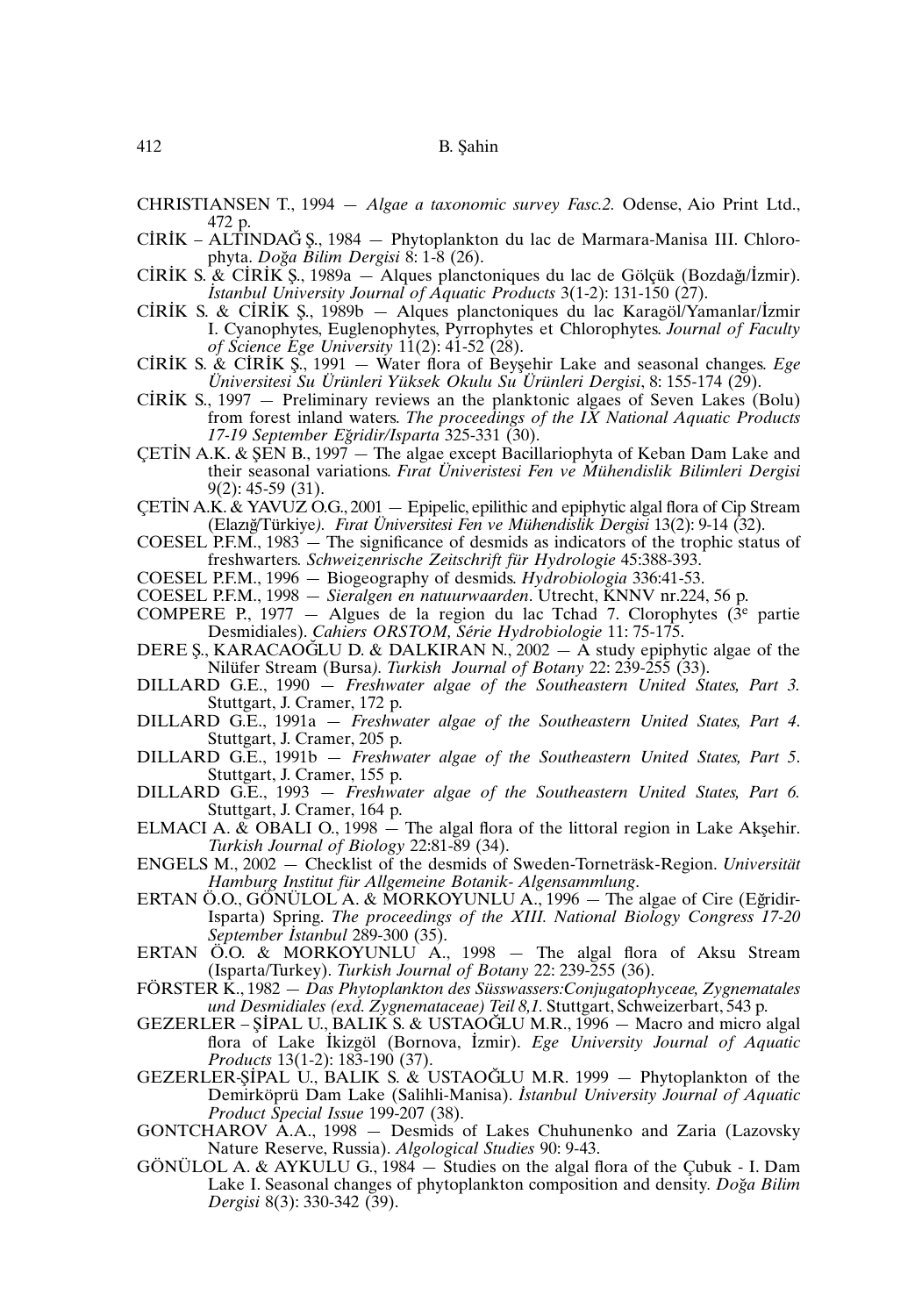- GÖNÜLOL A., 1985a Studies on the phytoplankton of the Bayındır Dam Lake*. Communications Faculty Science University of Ankara* 3: 21-38 (40).
- GÖNÜLOL A., 1985b Studies on the algal flora of the Çubuk I Dam Lake II. Composition and seasonal variation of algae of littoral zone. *Doğa Bilim Dergisi* 9(2): 253-268 (41).
- GÖNÜLOL A. & OBALI O., 1986 Phytoplankton of Karamık Lake (Afyon) Turkey. *Communications Faculty Science University of Ankara* 4: 105-128 (42).
- GÖNÜLOL A., 1987 Studies on the benthic algae of Bayındır Dam Lake. *Doğa Turkish Journal of Botany* 11(1): 38-55 (43).
- GÖNÜLOL A. & ARSLAN N., 1992 Studies on the algal flora of the Incesu Stream Samsun-Turkey. *Dog*˘*a Turkish Journal of Botany* 16: 311-334 (44).
- GÖNÜLOL A., 1993a The benthic algal flora of Bafra Balık Lakes (Balık Gölü, Uzun *.* Göl). *I stanbul Üniveristesi Journal of Aquatic Products* 1-2: 31-56 (45).
- GÖNÜLOL A. & ÇOMAK Ö., 1993b Floristic studies on the phytoplankton of Bafra Balık Lakes (Balık Gölü, Uzun Göl) Bafra-Turkey, İII. Chlorophyta. Doğa *Turkish Journal of Botany* 17: 227-236 (46).
- GÖNÜLOL A. & OBALI O., 1998  $-$  A study on the phytoplankton of Hasan Uğurlu Dam Lake (Samsun-Turkey). *Turkish Journal of Biology* 22: 447-461 (47).
- GÜNER H., 1966 Die Mikroflora Der Thermallwasser von Pamukkale. *Scientific Reports of the Faculty of Science Ege University* 31: 1-35 (48).
- GÜNER H., 1969 Beobachtungen über die Macro und Micro Vegetation des Karagöl. *Scientific Reports of the Faculty of Science Ege Univeristy* 65: 3-33. (49)
- GURBUZ H., & ALTUNER Z., 2000a  $-$  A quantitative and qualitative study on the phytoplankton of Palandöken Pond. *Turkish Journal of Biology* 24: 13-30 (50).
- $GURBÜZ H$ , 2000b  $A$  quantitative and qualitative study on the benthic algal flora of Palandöken Pond. *Turkish Journal of Biology* 24: 31-48 (51).
- GÜRBÜZ H., KIVRAK E. & SÜLÜN A., 2002a A study on the phytoplankton of Porsuk Pond (Erzurum, Turkey). *Ege University Journal of Fisheries & Aquatic Sciences* 19(1-2): 53-61 (52).
- GÜRBÜZ H., KIVRAK E. & SÜLÜN A., 2002b A quantitative and qualitative study on the benthic algal flora of Porsuk Pond (Erzurum, Turkey). *Ege University Journal of Fisheries & Aquatic Sciences* 19(1-2): 41-52 (53). .
- HASBENLI A. & YILDIZ K., 1993 A qualitative study of the algae other than *.* Bacillariophyta in the Kızılırmak River. *I stanbul University Journal of Aquatic Products* 1-2: 1-17 (54).
- Froaucis 1-2: 1-1/ (34).<br>IŞBAKAN B., GÖNÜLOL A. & OBALI O., 1998 Phytoplankton of the Cernek Lake (Bafra-Samsun). *The proceeding of the XIV. National Biology Congress 7-10 September Samsun* 2: 240-253 (55).
- KADIRI M.O., 2001 A checklist of desmids in Nigeria. *Global Journal of Pure and Applied Sciences* 8 (2): 223-237.
- Appued Sciences 8 (2): 225-251.<br>KARA H. & ŞAHİN B., 2001 Epipelic and epilithic algae of Değirmendere River (Trabzon-Turkey). *Turkish Journal of Botany* 22: 35-41 (56).
- KILINÇ S.,  $1998 A$  Studies in the seasonal variations of phytoplankton in Hafik Lake (Sivas, Turkey). *Turkish Journal of Botany* 22: 35-41 (57).
- KILINÇ S., 2003 The phytoplankton community of Yeniçağa Lake (Bolu, Turkey). *Nova Hedwigia* 76 (3-4): 429-442 (58). .
- KOLAYLI S., BAYSAL A. & ŞAHİN B., 1998 A study on the epipelic and epilithic algae of Şana River (Trabzon/Turkey). *Turkish Journal of Botany* 22: 163-170 (59).
- KOUWETS F.A.C., 1999 *A check-list desmids (Chlorophyta, Zygnemaphyceae) of France*. Paris, Muséum national d'Histoire naturelle, Collection Patrimoines Naturels 41, 150 p.
- KOSTKEVICIENE J., BRISKAITE R., BAKUNAITE J. & JAKIMAVICIUTE I., 2003 Desmids (Chlorophyta, Desmidiales) from Lithuania. *Biologia, Bratislava* 58  $(4): 685-695.$
- LENZENWEGER R., 1996 *Desmidiaceenflora von Österreich. Teil 1.* Stuttgart, J. Cramer, 154 p. (*Bibbliotheca Phycologica* 101).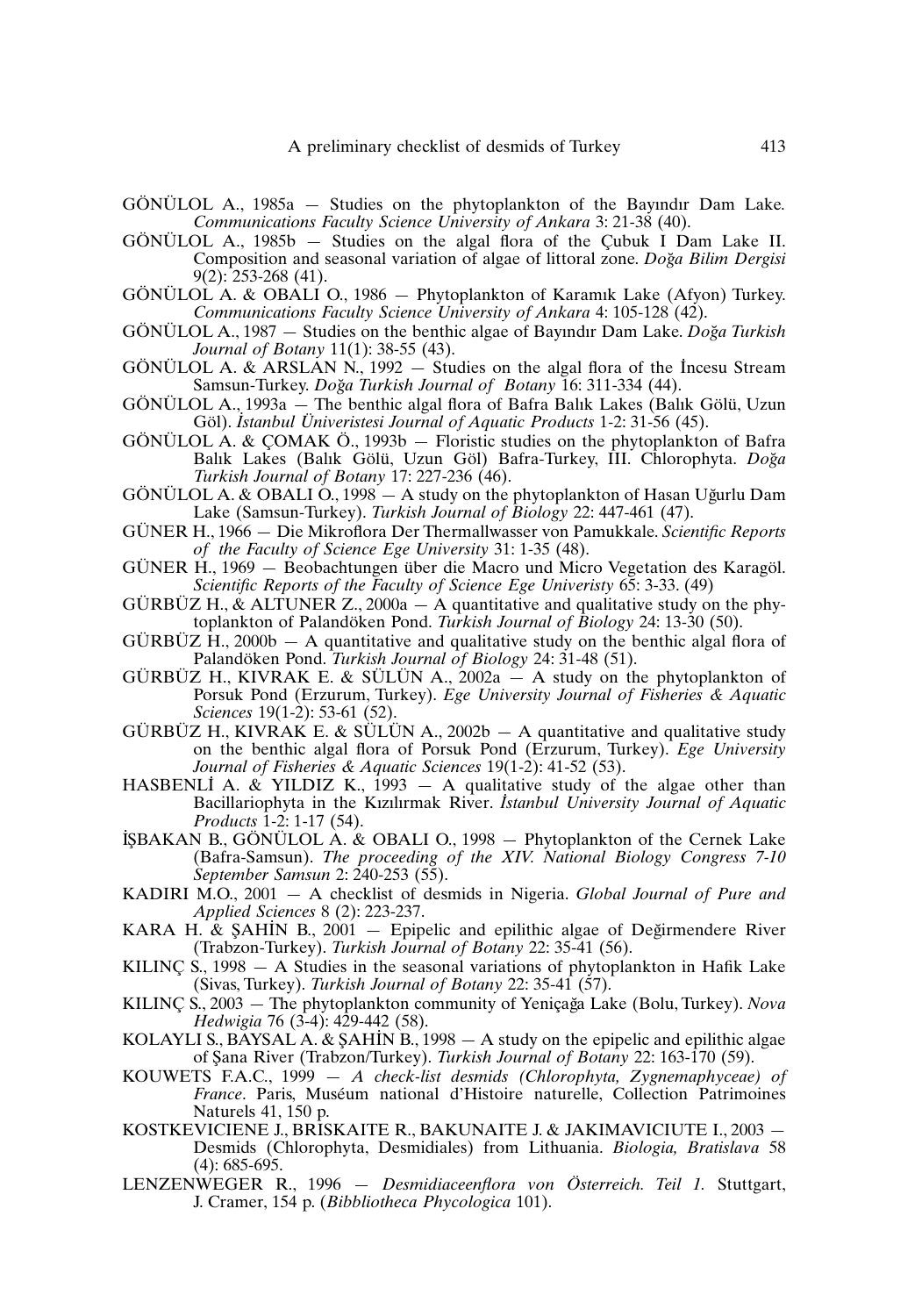LENZENWEGER R., 1997 — *Desmidiaceenflora von Österreich. Teil 2.* Stuttgart, J. Cramer, 216 p. (*Bibbliotheca Phycologica* 102).

- LENZENWEGER R., 1999 *Desmidiaceenflora von Österreich. Teil 3*. Stuttgart, J. Cramer, 218 p. (*Bibbliotheca Phycologica* 104).
- LENZENWEGER R., 2003 *Desmidiaceenflora von Österreich Teil 4.* J. Cramer, Stuttgart, 87 p. (*Bibbliotheca Phycologica* 111).
- LIND E.M. & BROOK A.J., 1980 *Desmids of the English Lakes District*. Freshwater Biological Association Publication No. 42, 123 p.
- LING H.U. & TYLER P.A., 1986 *A limnological survey of the Alligator Rivers Region. II. Freshwater algae, exclusive of diatoms.* Canberra, Australian Government Pub., Ser., 173 p.
- OBALI O., GÖNÜLOL A. & DERE  $\zeta$ , 1989 Algal flora in the littoral zone of Lake Mogan. *Ondokuz Mayıs University Journal of Science* 1(3): 33-53 (60). .
- OBALI O. & ATUK M., 1997 Investigation of algae in phytoplankton of I kizce Pond (Ankara-Haymana). *Selçuk University Journal of Science* 14: 10-23 (61).
- OBALI O., ATICI T.  $\&$  ELMACI A., 2002  $-$  A taxonomic study on the phytoplanctonic algal flora in Abant (Bolu). *The Herb Journal of Systematic Botany* 9(1): 143-151 (62).
- OLRIK K., 2003 The occurrence of planktonic desmid species in Danish lakes and ponds related to total nitrogen and phosphorus contents of the water body. *Biologia, Bratislava* 58(4): 709-716.
- Bratislava 58(4): 709-716.<br>ÖZESMİ U., 1987 The qualitative analysis and taxonomical study of planktonic species in Sultan Sazlıg˘ı. *Dog*˘*a Turkish Journal Biology* 11 (3): 147-156 (63).
- ÖZTÜRK M., 1994 Macroscopic and microscopic algae of Sarıkum Lake (Sinop) which is a natural protection area. *The proceeding of the XII. National Biology Congress 6-8 July Edirne* 195-201 (65).
- ÖZTÜRK M., GÖNÜLOL A. & ÖZTÜRK M., 1995a A new records for algal flora of Turkey: *Pleurotaenium trabecula* (Ehr.) ex Nägeli (Desmidiaceae). *Ondokuz Mayıs University Journal of Science* 6(1): 212-218 (64).
- ÖZTÜRK M., ÖZTÜRK M. & GÖNLÜGÜR G., 1995b Taxonomic studies on some Cyanophyta and Chlorophyta species from the ponds of Sinop peninsula. *Süleyman Demirel University Journal of Aquatic Products* 4: 31-42 (66). .
- ÖZTÜRK M., GEZERLER ŞİPAL U., GÜNER H., GÖNÜLOL A. & AYSEL V., 1995c — *Closterium kuetzingii* Bréb var. *küetzingii* (Conjugatophyceae, Desmidiales), A new record for the algal flora of Türkiye. *Ege Univeristy Journal of Aquatic Products* 12: 145-149 (67).
- PALAMAR-MORDVINCEVA G.M., 1982 *Desmidievye vodorosli Ukrainskoy SSR.* Kijev, 220 p.
- ROUND F.E., 1953 An investigation of two benthic algal communities in Malharm Tarn, Yorkshire. *Journal of Ecology* 41:97-174.
- RŮŽIČKA J., 1977 *Die Desmidiaceen Mitteleuropas,1-1.* E. Schweizerbart, Stuttgart, 291 p.

RŮŽIČKA J., 1981 — *Die Desmidiaceen Mitteleuropas, 1-2,* E. Schweizerbart, Stuttgart, 736 p. SCOTT A. M. & PRESCOTT G.W., 1961 — Indonesian desmids. *Hydrobiologia* 17: 1-132.

SLADECKOVA A., 1962 — Limnological investigation methods for the periphyton (auf-

wouch) community. *Botanical Review* 28: 286-350.

- SUNGUR D., & YILDIZ K., 1998 The algae from Çubuk River except Bacillariophyta. *Gazi University Journal of the Institute of Science andTechnology* 11(2): 249-264 (68).
- SUXENA M.R., & VENKARESWARLU, V., 1968 Desmids from Kashmir. *Phykos* 7: 175-185.
- 1/5-185.<br>\$AHIN B., 1993 The freshwater benthic algae except Bacillariophyta around Trabzon. *Dog*˘*a-Turkish Journal of Botany* 17: 103-107 (69).
- Doga-*Lurkish Journal of Botany 1*/: 103-10/ (69).<br>\$AHIN B., 1998a A study on the benthic algae of Uzungöl (Trabzon). *Turkish Journal of Botany* 22: 171-189 (70).
- of Botany 22: 171-189 (70).<br>SAHIN B., 1998b Some new records of desmids from Turkey. *Pakistan Journal Botany* 30(1): 7-13 (71).
- داد. (19).<br>ŞAHİN B., 1998c Epipelic end epilithic algal flora of Çakırgöl (Gümüşhane), Turkey. *The proceedings of the First International Symposium on Fisheries and Ecology 2 – 4 September Trabzon/Turkey* 535-538 (72).